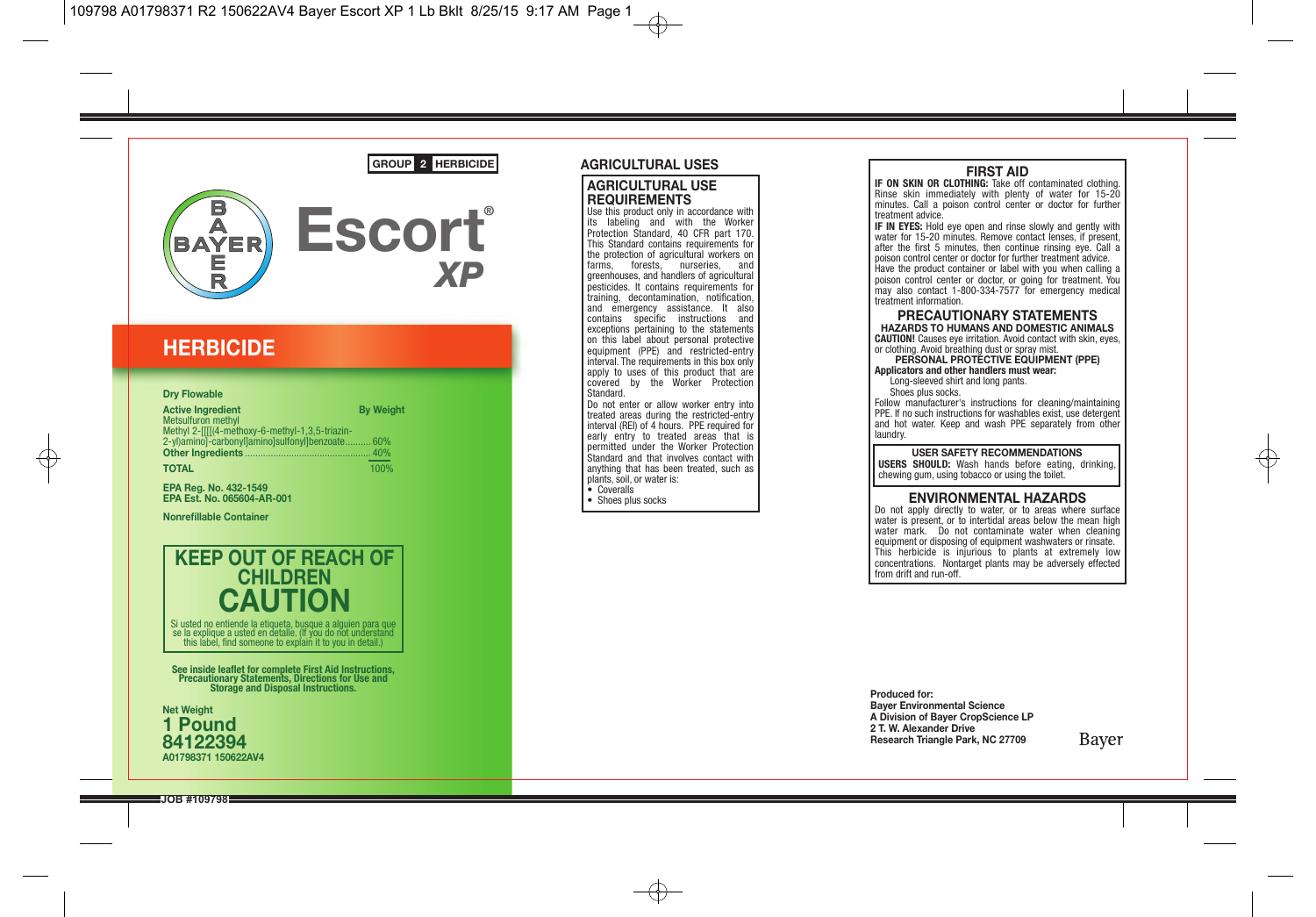## **DIRECTIONS FOR USE**

It is a violation of Federal law to use this product in a manner inconsistent with its labeling.

Escort® XP Herbicide must be used only in accordance with instructions on this label or in separately published Bayer Cropscience LP instructions.

Bayer CropScience LP will not be responsible for losses or damages resulting from the use of this product in any manner not specified on this label. User assumes all risks associated with such non-specified use.

Do not apply more than 4 ounces of Escort® XP Herbicide per acre per year. Do not use on food or feed crops except as specified by this label or supplemental labeling.

Do not apply this product in a way that will contact workers or other persons, either directly or through drift. Only protected handlers may be in the area during application.

For any requirements specific to your State or Tribe, consult the agency in your State responsible for pesticide regulation.

## **PRODUCT INFORMATION**

Escort® XP Herbicide is a dispersible granule that is mixed in water and applied as a spray by ground or aerial application.

Escort® XP Herbicide is registered for the control of annual and perennial weeds and unwanted woody plants on private, public and military lands, on rights-of-way, industrial sites, non-crop areas, ditchbanks of dry drainage ditches, certain types of unimproved turf grass, and conifer and hardwood plantations, including grazed areas on these sites. Do not use on irrigation ditches.

Escort® XP Herbicide controls weeds and woody plants primarily by postemergent activity. Although Escort® XP Herbicide has preemergence activity, best results are generally obtained when Escort® XP Herbicide is applied to foliage after emergence or dormancy break. Generally, for the control of annual weeds, Escort® XP Herbicide provides the best results when applied to young, actively growing weeds. For the control of perennial weeds, applications made at the bud/bloom stage or while the target weeds are in the fall rosette stage may provide the best results. The use rate depends upon the weed species and size at the time of application.

The degree and duration of control may depend on the following:

- weed spectrum and infestation intensity
- weed size at application
- environmental conditions at and following treatment
- soil pH, soil moisture, and soil organic matter

Escort® XP Herbicide may be applied on conifer and hardwood plantations, and non-crop sites that contain areas of temporary surface water caused by the collection of water between planting beds, in equipment ruts, or in other depressions created by management activities. It is permissible to treat intermittently flooded low lying sites, seasonally dry flood plains and transitional areas between upland and lowland sites when no water is present. It is also permissible to treat marshes, swamps and bogs after water has receded as well as seasonally dry flood deltas. DO NOT make applications to natural or man-made bodies of water such as lakes, reservoirs, ponds, streams, and canals.

## **BIOLOGICAL ACTIVITY**

Escort® XP Herbicide is absorbed primarily through the foliage of plants, and by the roots to a lesser degree. Plant cell division is generally inhibited in sensitive plants within a few hours following uptake. Two to 4 weeks after application, leaf growth slows followed by discoloration and tissue death. The final affects on annual weeds are evident about 4 to 6 weeks after application. The ultimate affect on perennial weeds and woody plants occurs in the growing season following application.

Warm, moist conditions following treatment promote the activity of Escort® XP Herbicide, while cold, dry conditions may reduce or delay activity. Weeds and brush hardened off by cold weather or drought stress may not be controlled. Weed and brush control may be reduced if rainfall occurs soon after application.

## **ADJUVANTS**

The use of a surfactant is recommended to enhance the control of susceptible plants, except where noted. Apply at a minimum rate (concentration) of 1/4% volume/volume (1 quart per 100 gallons of spray solution), or at the manufacturer's recommended rate. Use only EPA approved surfactants containing at least 80% active ingredient. Certain types of surfactants, such as those incorporating acetic acid (i.e. LI-700), may not be compatible with Escort® XP Herbicide and may result in decreased performance. Certain surfactants may not be suitable for use on desirable plants, such as turf and conifers, listed on this label. Consult the surfactant manufacturer's label for appropriate uses.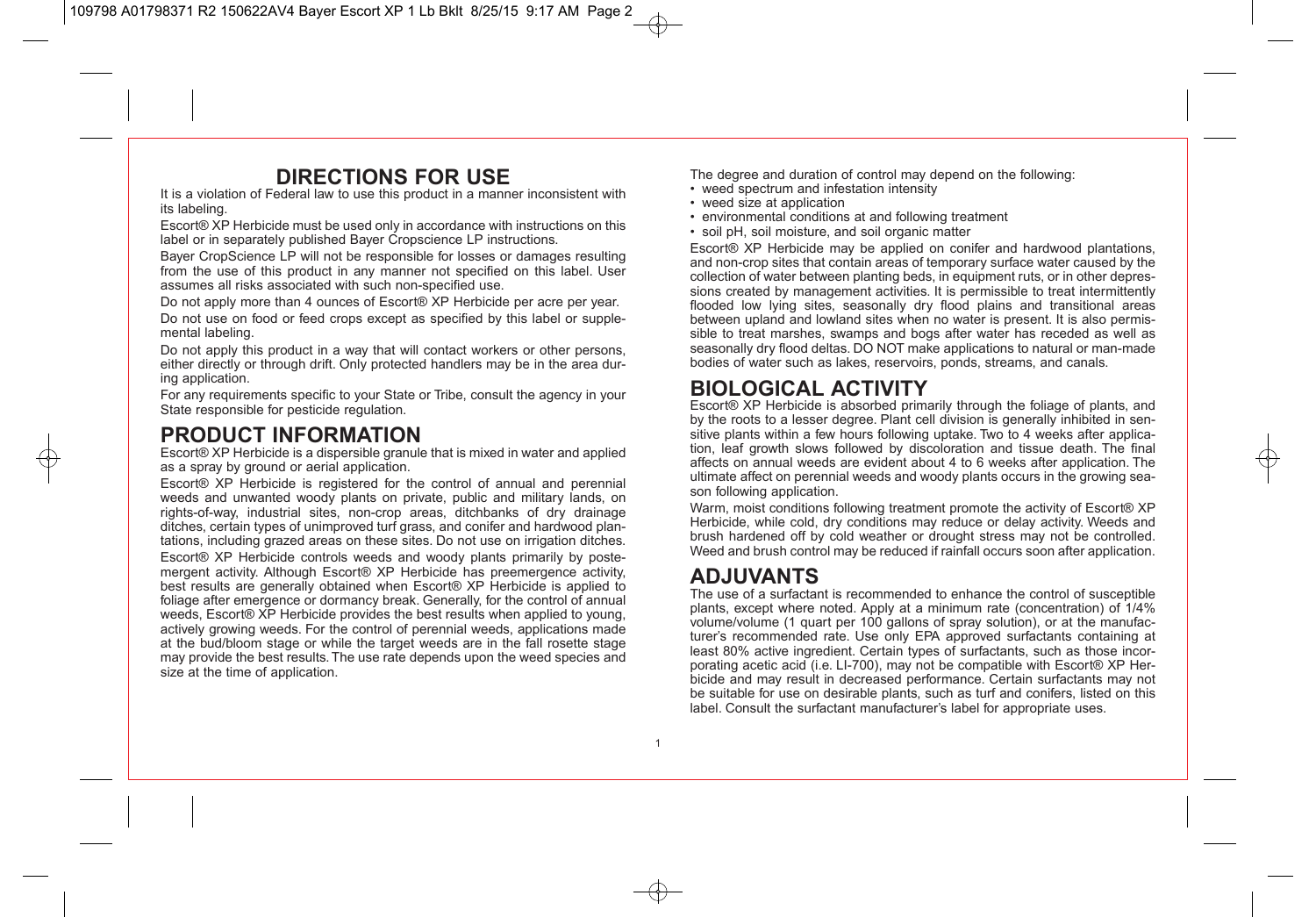## **INVASIVE SPECIES MANAGEMENT**

This product may be considered for use on public, private, and tribal lands to treat certain weed species infestations that have been determined to be invasive, consistent with the Federal Interagency Committee for the Management of Noxious and Exotic Weeds (FICMNEW) National Early Detection and Rapid Response (EDRR) System for invasive plants.

Effective EDRR systems address invasions by eradicating the invader where possible, and controlling them when the invasive species is too established to be feasibly eradicated. Once an EDRR assessment has been completed and action is recommended, a Rapid Response needs to be taken to quickly contain, deny reproduction, and if possible eliminate the invader. Consult your appropriate state extension service, forest service, or regional multidisciplinary invasive species management coordination team to determine the appropriate Rapid Response.

## **RESISTANCE**

Escort® XP Herbicide, which contains the active ingredient metsulfuron methyl, is a Group 2 herbicide based on the mode of action classification system of the Weed Science Society of America.

When herbicides that affect the same biological site of action are used repeatedly over several years to control the same weed species in the same field, naturally-occurring resistant biotypes may survive a correctly applied herbicide treatment, propagate, and become dominant in that field. Adequate control of these resistant weed biotypes cannot be expected. If weed control is unsatisfactory, it may be necessary to retreat the problem area using a product affecting a different site of action.

To better manage herbicide resistance through delaying the proliferation and possible dominance of herbicide resistant weed biotypes, it may be necessary to change cultural practices within and between crop seasons such as using a combination of tillage, retreatment, tank-mix partners and/or sequential herbicide applications that have a different site of action. Weed escapes that are allowed to go to seed will promote the spread of resistant biotypes.

It is advisable to keep accurate records of pesticides applied to individual fields to help obtain information on the spread and dispersal of resistant bio-types. Consult your agricultural dealer, consultant, applicator, and/or appropriate state agricultural extension service representative for specific alternative cultural practices or herbicide recommendations available in your area.

## **INTEGRATED PEST MANAGEMENT**

This product may be used as part of an Integrated Pest Management (IPM) program that can include biological, cultural, and genetic practices aimed at preventing economic pest damage. IPM principles and practices include field scouting or other detection methods, correct target pest identification, population monitoring, and treating when target pest populations reach locally determined action thresholds. Consult your state cooperative extension service, professional consultants, or other qualified authorities to determine appropriate action treatment threshold levels for treating specific pest/crop systems in your area.

### **PREPARING FOR USE - Site Specific Considerations**

Understanding the risks associated with the application of Escort® XP Herbicide is essential to aid in preventing off-site injury to desirable vegetation and agricultural crops. The risk of off-site movement, both during and after application, may be affected by a number of site specific factors such as the nature, texture and stability of the soil, the intensity and direction of prevailing winds, vegetative cover, site slope, rainfall, drainage patterns, and other local physical and environmental conditions. A careful evaluation of the potential for off-site movement from the intended application site, including movement of treated soil by wind or water erosion, must be made prior to using Escort® XP Herbicide. This evaluation is particularly critical where desirable vegetation or crops are grown on neighboring land for which the use of Escort® XP Herbicide is not labeled. If prevailing local conditions may be expected to result in off-site movement and cause damage to neighboring desirable vegetation or agricultural crops, do not apply Escort® XP Herbicide.

Before applying Escort® XP Herbicide the user must read and understand all label directions, precautions and restrictions completely, including these requirements for a site specific evaluation. If you do not understand any of the instructions or precautions on the label, or are unable to make a site specific evaluation yourself, consult your local agricultural dealer, cooperative extension service, land managers, professional consultants, or other qualified authorities familiar with the area to be treated. If you still have questions regarding the need for site specific considerations, please call 1-800-331-2867.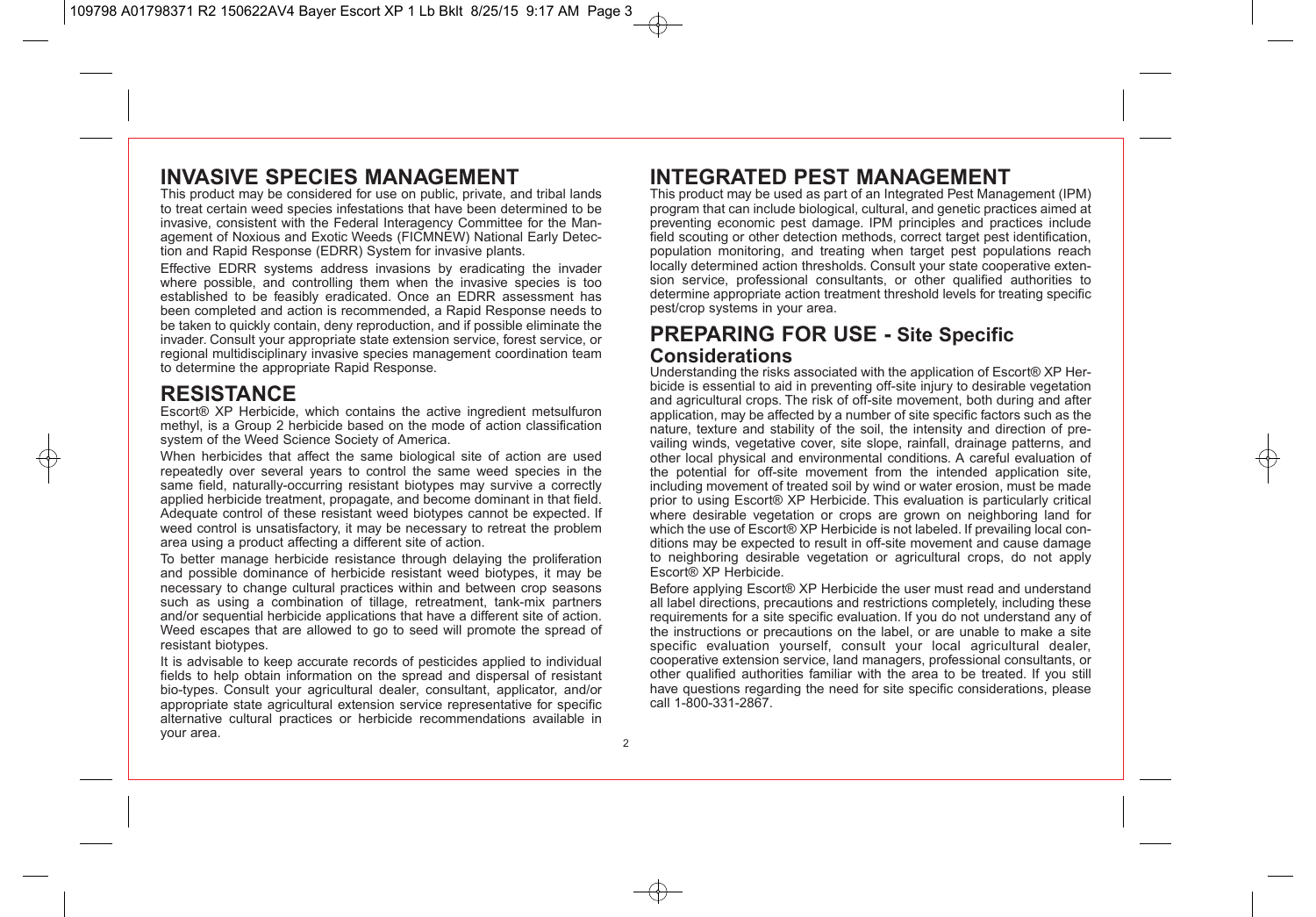## **TANK MIXES**

Escort® XP Herbicide may be tank mixed with other herbicides registered for the use sites described in this label. Use only those tank mix partners which are labeled for the appropriate use site. When tank mixing, use the most restrictive label limitations for each of the products being used in the tank mix.

# **AGRICULTURAL USES**

## **AGRICULTURAL USE REQUIREMENTS**

Use this product only in accordance with its labeling and with the Worker Protection Standard, 40 CFR part 170. This Standard contains requirements for the protection of agricultural workers on farms, forests, nurseries, and greenhouses, and handlers of agricultural pesticides. It contains requirements for training, decontamination, notification, and emergency assistance. It also contains specific instructions and exceptions pertaining to the statements on this label about personal protective equipment (PPE) and restricted-entry interval. The requirements in this box only apply to uses of this product that are covered by the Worker Protection Standard.

Do not enter or allow worker entry into treated areas during the restricted-entry interval (REI) of 4 hours. PPE required for early entry to treated areas that is permitted under the Worker Protection Standard and that involves contact with anything that has been treated, such as plants, soil, or water is:

- Coveralls
- Shoes plus socks

## **CONIFER PLANTATIONS**

#### **Application Information**

Escort® XP Herbicide is registered for the control of many species of weeds and deciduous trees on sites where conifers are growing or are to be planted. Apply by ground equipment or by air (helicopter only). Refer to the "Weeds Controlled" and "Brush Species Controlled" for a listing of susceptible species.

#### **Application Timing**

Apply Escort® XP Herbicide after weeds have emerged or after undesirable hardwoods have broken winter dormancy and have reached the point of full leaf expansion.

### **Conifer Site Preparation --Application Before Transplanting**

After consulting the "Weeds Controlled" and "Brush Species Controlled" tables, apply the rates of Escort® XP Herbicide specified for the most difficult to control species on the site.

**Southeast**—Apply up to 4 ounces per acre for loblolly and slash pines. Transplant the following planting season.

**Northeast and Lake States**—Apply up to 2 ounces per acre for red pine. Transplant the following planting season. Apply up to 2 ounces per acre for black, white and Norway spruce. Transplant the following spring.

**West**—Apply up to 2 ounces per acre prior to planting Douglas Fir, Sitka Spruce, Western Red Cedar, Western Hemlock, Ponderosa Pine, and Grand Fir in the Coast Rangeland and western slope of the Cascades in Oregon and Washington. These conifer species listed can be planted anytime after application. Other conifer species can be planted providing the user has prior experience indicating acceptable tolerance to Escort® XP Herbicide soil residues.

Without prior experience, it is recommended that other species be planted on a small scale to determine selectivity before large-scale plantings are made as unacceptable injury may occur. Bayer CropScience LP will not assume responsibility for injury to any conifer species not listed on this label.

#### **Tank Mix Combinations—**

For broader spectrum control, the following products may be used in combination with Escort® XP Herbicide.

#### **Glyphosate (4 pound active per gallon)**

Tank mix 1 to 2 ounces of Escort® XP Herbicide with 2 to 10 quarts of glyphosate per acre. Refer to the product container for a list of species controlled.

#### **Imazapyr (4 pound active per gallon)**

Tank mix 1 to 2 ounces of Escort® XP Herbicide with 10 to 24 fluid ounces of imazapyr per acre. Loblolly and slash pines may be transplanted the planting season following application. This combination controls ash, black gum, cherry, hawthorn, honeysuckle, hophornbeam, persimmon, oaks (red, white and water), sassafras, sweetgum, Vaccinium species, and suppresses blackberry, dogwood, elms, myrtle dahoon, hickories, and red maple.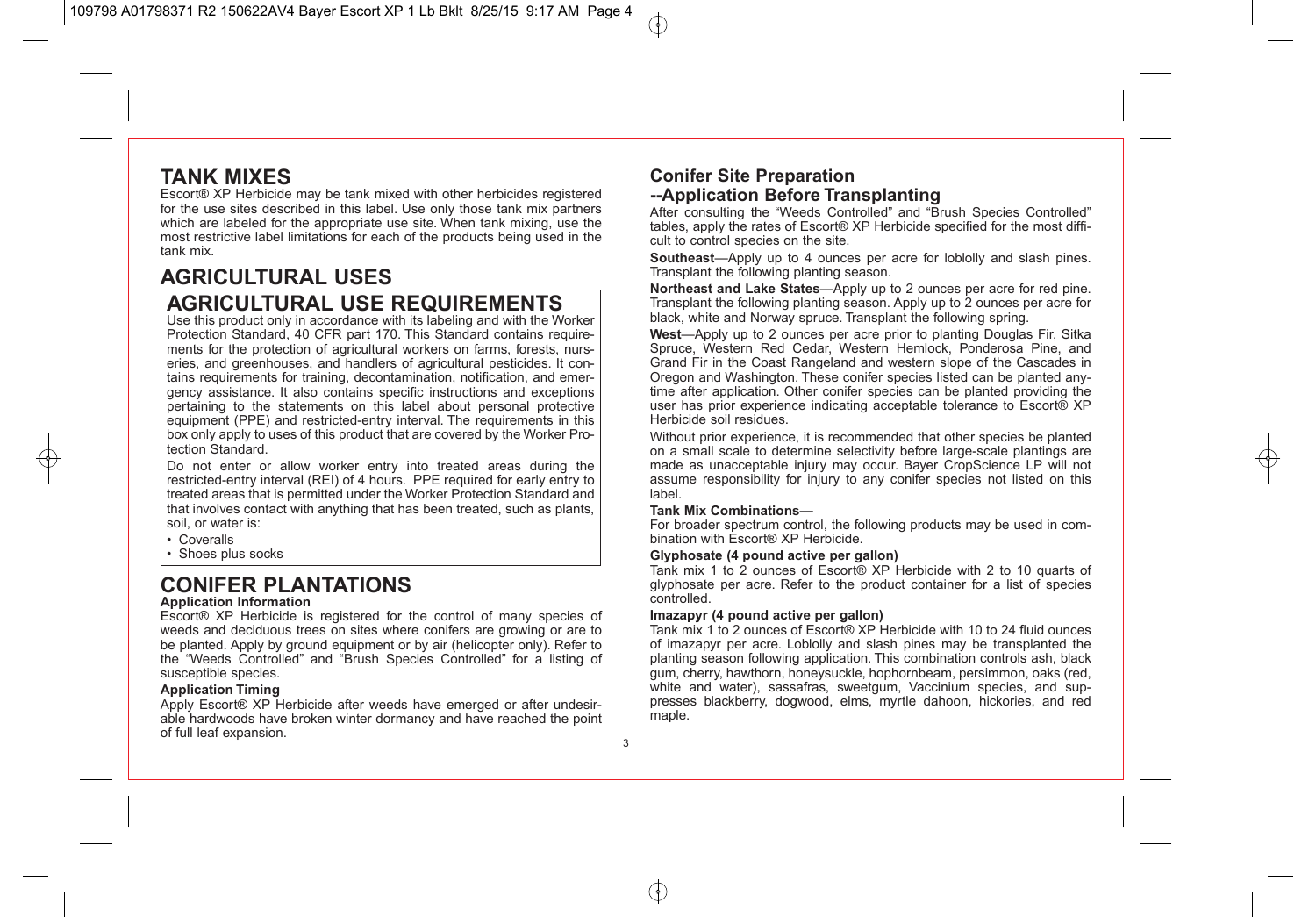#### **Glyphosate (4 pound active per gallon) + Imazapyr (4 pound active per gallon)**

Tank mix 1/2 to 1 ounce of Escort® XP Herbicide with 16 to 64 fluid ounces of glyphosate and 10 to 12 fluid ounces of imazapyr per acre. Slash and loblolly pines may be transplanted the planting season following application. This combination controls cherry, dogwood, elms, oaks (red and water), persimmon, sassafras, sweetgum and suppresses hickory.

#### **Velpar® L [VU] Herbicide or Velpar® DF [VU] Herbicide**

Tank mix 1 to 2 ounces of Escort® XP Herbicide per acre with Velpar® L [VU] Herbicide or Velpar® DF [VU] Herbicide at the rates specified on the container for various soil textures. Loblolly and slash pines may be transplanted the planting season following application. Refer to the product container for a list of species controlled.

#### **Oust® Extra Herbicide**

Tank mix 1/2 to 1 1/2 ounces of Escort® XP Herbicide with 2 to 3 ounces of Oust® Extra Herbicide per acre for herbaceous weed control. Refer to the product container and the "Weeds Controlled" section of this label for a listing of the weeds controlled. Loblolly and slash pines may be transplanted the planting season following application. Tank mix 2 ounces of Escort® XP Herbicide with 3 ounces of Oust® Extra Herbicide per acre for herbaceous weed control and early spring suppression of bull thistle and Canada thistle in the Coast Rangeland and western slope of the Cascade Mountains. Douglas fir may be transplanted at least 90 days following application.

### **Release--Hardwood Control and Suppression**

Escort® XP Herbicide may be used for application over the top of established slash and loblolly pine to control the species listed in "Weeds Controlled" and "Brush Species Controlled" section of this label. Apply 1 to 4 ounces per acre to control the species indicated, including kudzu.

#### **Tank Mix Combinations—**

For broader spectrum control the following products may be used in combination with Escort® XP Herbicide.

#### **Imazapyr (4 pound active per gallon)**

Tank mix 1 to 2 ounces of Escort® XP Herbicide with 8 to 16 fluid ounces of imazapyr per acre for application to loblolly pine. Refer to the imazapyr label regarding the use of surfactants and the appropriate application timing with respect to the age and development stage of the pines. This combination controls ash, black gum, cherry, hawthorn, honeysuckle, hophornbeam, oaks (red, white and water), sassafras, sweetgum, Vaccinium species, and suppresses blackberry, dogwood, elms, myrtle dahoon, hickories, persimmon, and red maple.

#### **Velpar® L [VU] Herbicide or Velpar® DF [VU] Herbicide**

Tank mix 1 to 2 ounces of Escort® XP Herbicide with Velpar® L [VU] Herbicide or Velpar® DF IVUI Herbicide at the rates specified on the container for various soil textures. This combination may be applied to loblolly and slash pines.

### **Release--Herbaceous Weed Control**

Escort® XP Herbicide may be applied to transplanted loblolly and slash pine for the control of herbaceous competition. Consult the "Weeds Controlled" for a listing of the susceptible species and application rates. Best results are obtained when Escort® XP Herbicide is applied just before weed emergence until shortly after weed emergence.

#### **Tank Mix Combinations—**

For broader spectrum control the following products may be used in combination with Escort® XP Herbicide.

#### **Imazapyr (4 pound active per gallon)**

Tank mix 1/2 to 1 ounce of Escort® XP Herbicide with 4 fluid ounces of imazapyr per acre. The tank mix may be used on loblolly pine.

#### **Velpar® L [VU] Herbicide or Velpar® DF [VU] Herbicide**

Tank mix 1/2 to 1 ounce of Escort® XP Herbicide with Velpar® L [VU] Herbicide or Velpar® DF IVUI Herbicide at the rates specified on the container for various soil textures. This combination may be applied to loblolly and slash pines.

#### **Release - Directed Spray in Conifers Western US**

To release conifers from competing brush species, such as, blackberry, salmonberry, snowberry, thimbleberry and wild roses, mix 2 to 4 ounces of Escort® XP Herbicide per 100 gallons of spray solution. Direct spray onto the foliage of competing brush species using a knapsack or backpack sprayer. For best results, apply any time after the brush species have reached full leaf stage but before autumn coloration. For best results at application, the majority of the brush must be less than six feet in height to help ensure adequate spray coverage. Thorough coverage of the target foliage is necessary to optimize results. Care must be taken to direct the Escort® XP Herbicide spray solution away from the conifer foliage.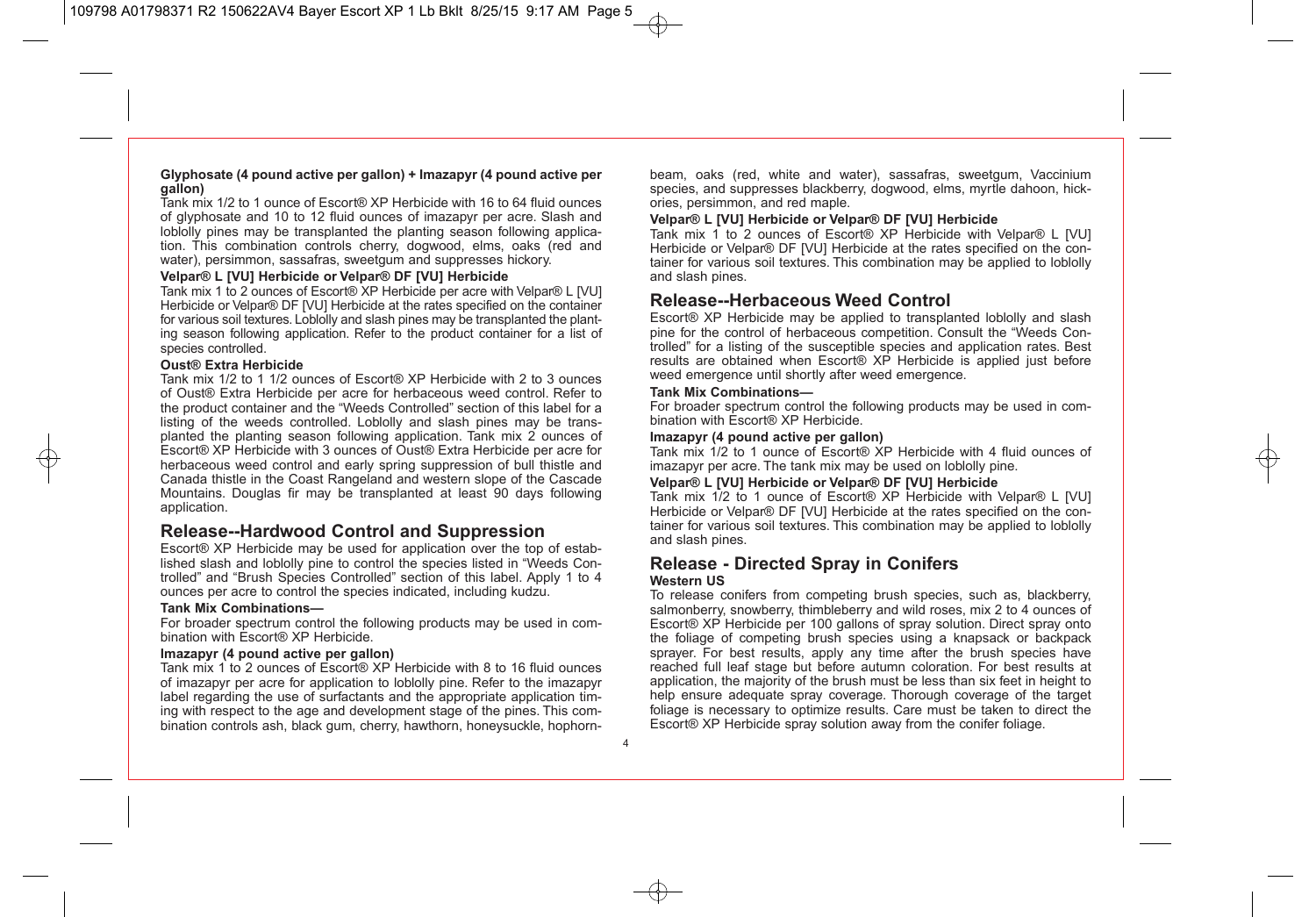#### **NOTE:**

Escort® XP Herbicide may cause temporary yellowing and or growth suppression when the spray solution contacts conifer foliage. The use of a surfactant with Escort® XP Herbicide may improve brush control results. When using a surfactant with Escort® XP Herbicide, extra precaution must be taken to avoid contact with conifer foliage. Excessive drift onto conifers may result in severe injury.

## **IMPORTANT PRECAUTIONS—CONIFER PLANTATIONS ONLY**

- Applications of Escort® XP Herbicide made to conifers that are suffering from loss of vigor caused by insects, diseases, drought, winter damage, animal damage, excessive soil moisture, planting shock, or other stresses may injure or kill the trees.
- Applications of Escort® XP Herbicide made for herbaceous release must only be made after adequate rainfall has closed the planting slit and settled the soil around the roots following transplanting.
- Do not apply Escort® XP Herbicide to conifers grown as ornamentals.
- Escort® XP Herbicide applications may result in damage and mortality to other species of conifers when they are present on sites with those listed in the preceding specifications for conifer plantations.

## **HARDWOOD PLANTATIONS**

#### **Application Information**

Escort® XP Herbicide may be used at rates of up to 2 ounces per acre for the control of many weed species on sites where yellow poplar is growing or is to be planted, and on sites where red alder is to be planted. Apply by ground equipment or by air (helicopter only). Refer to the "Weeds Controlled" sections of this label for a listing of susceptible species.

#### **Application Timing**

Escort® XP Herbicide may be applied as a site preparation treatment prior to planting red alder or yellow poplar. As a prior to planting site preparation treatment for red alder, Escort® XP Herbicide may be tank mixed with other herbicides labeled for this use.

Escort® XP Herbicide may also be applied over-the-top of planted yellow poplar seedlings after the soil has settled around the root system, but before the seedlings have broken dormancy (prior to bud break).

### **Release--Herbaceous Weed Control**

Escort® XP Herbicide may be applied to yellow poplar for the control of herbaceous competition. Consult the "Weeds Controlled" for a listing of the susceptible species and specified application rates. Best results are obtained when Escort® XP Herbicide is applied just before weed emergence until shortly after weed emergence.

#### **Tank Mix Combinations—**

Tank mix 1/2 ounce of Escort® XP Herbicide with 4 to 6 pints of Velpar® L [VU] Herbicide as directed on the package label for "RELEASE-- HERBACEOUS WEED CONTROL" in pine plantations in the eastern U.S. Follow the Velpar® L [VU] Herbicide label directions regarding altering the application rate by soil texture.

## **IMPORTANT PRECAUTIONS— HARDWOOD PLANTATIONS ONLY**

- Application of Velpar® L [VU] Herbicide and Escort® XP Herbicide made to yellow poplar that are suffering from loss of vigor caused by insects, disease, drought, winter damage, animal damage, excessive soil moisture, planting shock, or other stresses may injure or kill the seedlings.
- Applications of Escort® XP Herbicide made for release must only be made after adequate rainfall has closed the planting slit and settled the soil around the roots following transplanting.
- The use of surfactant is not recommended for applications made over the tops of trees.
- Careful consideration must be given by an experienced and knowledgeable forester to match the requirements of yellow poplar and/or red alder to the conditions of the site. Treatment of yellow poplar and/or red alder planted on a site inadequate to meet its requirements may injure or kill the seedlings.

## **PASTURE, RANGELAND, AND CONSERVATION RESERVE PROGRAM (CRP)**

Escort<sup>®</sup> XP Herbicide is registered for the control of broadleaf weeds. brush and several woody vine species in the establishment, maintenance, and restoration of pasture, rangeland, and Conservation Reserve Program (CRP).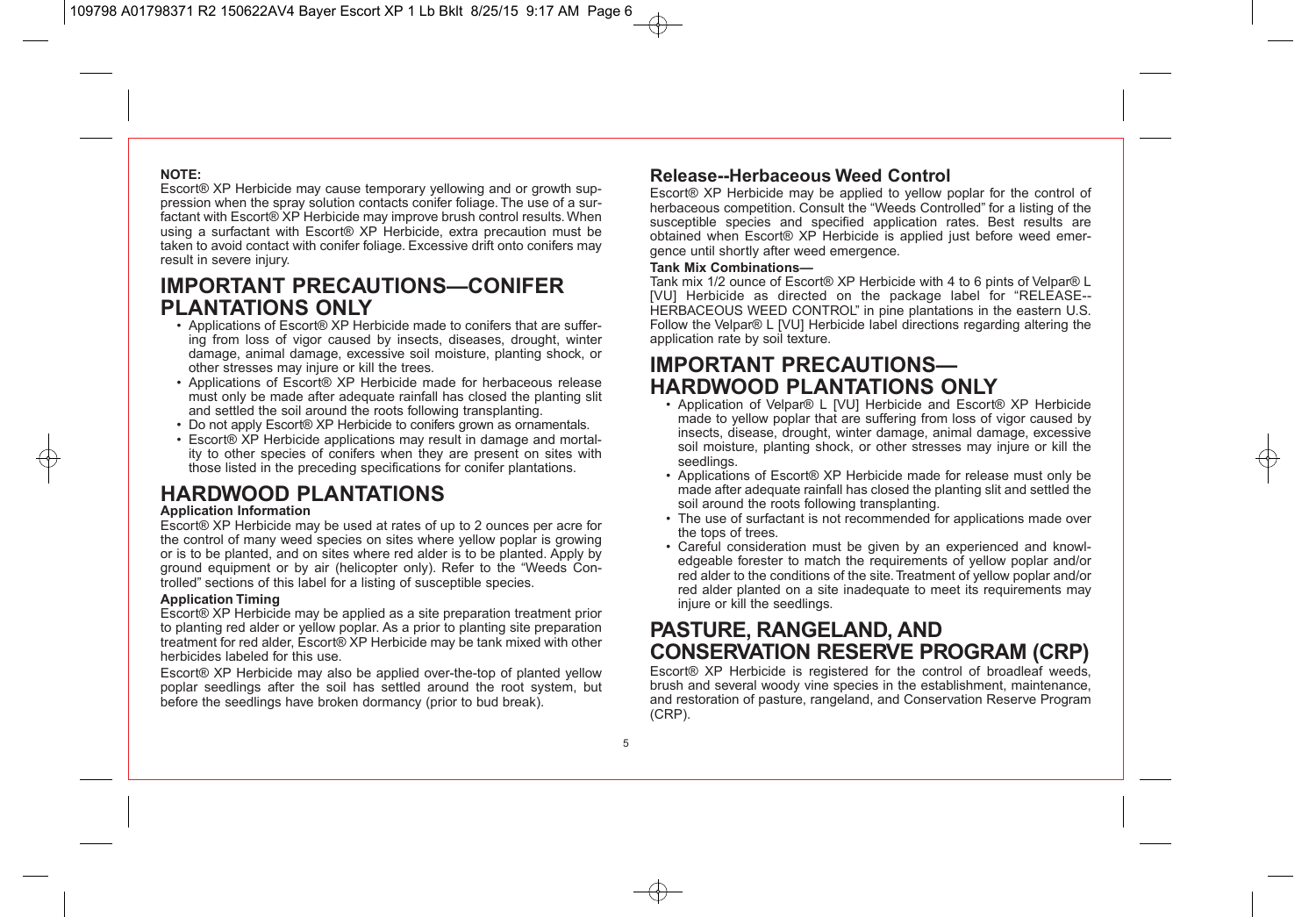Escort® XP Herbicide may be tank mixed with other pesticides labeled for use in pasture, rangeland, and CRP. Read and follow the labels on all products used in the tank mix. Observe the most restrictive precautions on each of the product's labels. Application of Escort® XP Herbicide to pasture, rangeland and CRP may be made by ground or air. Use a sufficient volume of water to ensure thorough coverage of the targeted weeds with the equipment being used. In Idaho, Oregon and Washington use a minimum application volume of 3 gallons of spray solution per acre.

### **APPLICATION INFORMATION FOR GRASS ESTABLISHMENT IN PASTURE, RANGELAND, AND CONSERVATION RESERVE PROGRAM (CRP)**

Escort<sup>®</sup> XP Herbicide is registered for the control or suppression of broadleaf weeds to aid in the establishment of the following perennial native or improved grasses planted in pasture, rangeland, and acres enrolled in the Conservation Reserve Program (CRP):<br>Blue Gramma

| <b>Blue Gramma</b> | Sideoats gramma |
|--------------------|-----------------|
| Bluestems-         | Switchgrass-    |
| Big                | Blackwell       |
| Little             | Wheatgrasses-   |
| Plains             | bluebunch       |
| Sand               | crested         |
| <b>WW Spar</b>     | intermediate    |
| Buffalograss       | pubescent       |
| Green sprangletop  | Siberian        |
| Kleingrass         | slender         |
| Lovegrasses-       | steambank       |
| Atherstone         | tall            |
| Sand               | thickspike      |
| Weeping            | western         |
| Wilman             | Wildrye grass-  |
| Orchardgrass       | Russian         |
|                    |                 |

Maximize potential for grass establishment by consulting with the Natural Resource and Conservation Service of other government agencies or local experts concerning planting techniques and other cultural practices. Performance from Escort® XP Herbicide may not always be satisfactory due to the inability of newly planted grass stands to sufficiently compete with weeds and the severity of weed pressure in new grass stands.

An additional herbicide application or mowing may be needed.

### **Use Rates and Application Timing for Grass Establishment in Pasture, Rangeland and CRP**

#### **Preplant (prior to planting) or Preemergence (after planting but before grass emergence)**

Do not use more than 1/10 ounce/acre of Escort® XP Herbicide for grass establishment in pasture, rangeland, and CRP. Apply Escort® XP Herbicide at 1/10 ounce/acre on all labeled grasses except orchardgrass and Russian wildrye grass. Do not apply Escort® XP Herbicide preplant or preemergence to orchardgrass and Russian wildrye grass as severe crop injury may result.

#### **Early postemergence to new plantings**

Apply Escort® XP Herbicide at 1/10 ounce/acre, plus a non-ionic surfactant at the rate of 2 to 4 pints/100 gallons of spray solution on all labeled grasses anytime after grass emergence.

Do not use a spray adjuvant other than non-ionic surfactant. Because grass species differ in time of emergence, apply only after the majority of grasses are in the 3 to 4 leaf stage.

#### **Postemergence to stands with 1 – 5 leaf grasses planted the previous season.**

Apply Escort® XP Herbicide at 1/10 ounce/acre plus a non-ionic surfactant at the rate of 2 to 4 pints/100 gallons of spray solution on all labeled grasses when the majority of the grasses have one or more leaves.

Do not use a spray adjuvant other than non-ionic surfactant.

### **APPLICATION INFORMATION FOR ESTABLISHED GRASSES IN PASTURE, RANGELAND, AND CONSERVATION RESERVE PROGRAM (CRP)**

### **Use Rates for Established Grasses in Pasture, Rangeland, and CRP**

Apply up to 1 2/3 ounces Escort® XP Herbicide per acre as a broadcast application to established grasses in pasture, rangeland and CRP. For spot applications, use 1 ounce per 100 gallons of water. Do not apply more than 1 2/3 ounces of Escort® XP Herbicide per acre per year in pasture, rangeland, and CRP.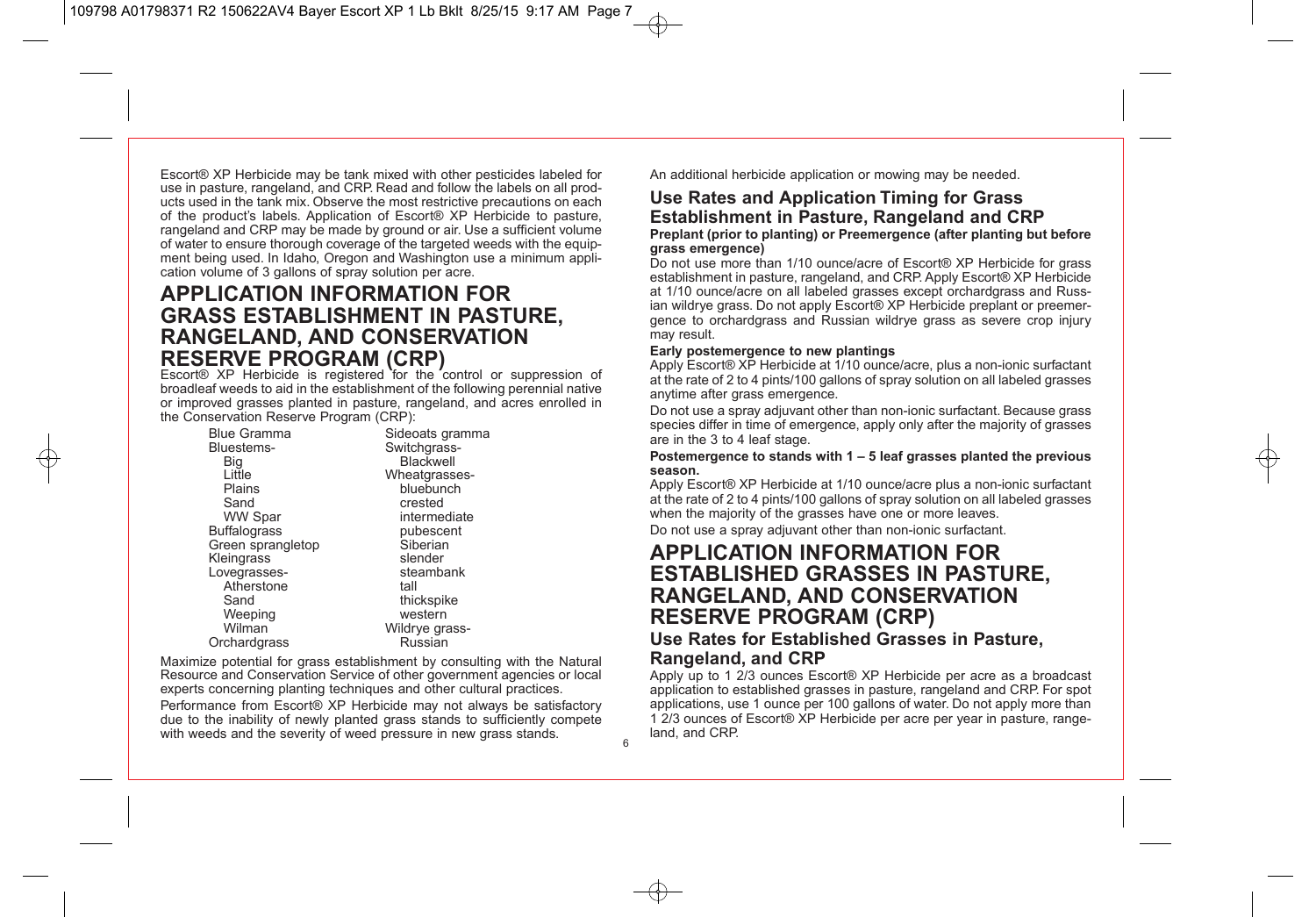Refer to the Weeds Controlled section of the section 3 label for a listing of the weeds controlled by Escort® XP Herbicide and the appropriate use rate to obtain control.

### **Application Timing – Established Grasses in Pasture, Rangeland, and CRP**

Escort® XP Herbicide may be applied to established native grasses such as bluestems and grama, and on other established grasses such as bermudagrass, bluegrass, orchardgrass, bromegrass, fescue and timothy that were planted the previous growing season (or earlier) and are fully tillered, unless otherwise directed on this label. Specific application timing information on several of these grass species follows:

| Grass                                  | Minimum time from Grass establishment<br>Escort® XP Herbicide application |
|----------------------------------------|---------------------------------------------------------------------------|
| Bermudagrass                           | 2 months                                                                  |
| Bluegrass, bromegrass,<br>Orchardgrass | 6 months                                                                  |
| Timothy                                | 12 months                                                                 |
| Fescue                                 | 24 months                                                                 |

**Rotation Intervals in Pasture, Rangeland, and CRP for Overseeding and Renovation**

| Location                                  | <b>Crop or Grass Species</b>                                                                            | <b>Maximum</b><br>Escort <sup>®</sup> XP<br><b>Herbicide Rate</b><br>on Pasture,<br>Rangeland, and<br><b>CRP</b><br>(oz per A) | <b>Minimum</b><br><b>Rotation</b><br>Interval<br>(months) |
|-------------------------------------------|---------------------------------------------------------------------------------------------------------|--------------------------------------------------------------------------------------------------------------------------------|-----------------------------------------------------------|
| AL, AR, FL,<br>GA, KY, LA,<br>MS, NC, OK, | Alfalfa, red clover, white clover, sweet<br>clover, bermudagrass, bluegrass, rye-<br>grass, tall fescue | 1/10 to 3/10                                                                                                                   |                                                           |
| SC, TN, TX,<br>VA. WV                     | Wheat (except durum)                                                                                    | 1/10 to 3/10                                                                                                                   |                                                           |
|                                           | Durum, barley, oat                                                                                      | 1/10 to 3/10                                                                                                                   | 10                                                        |

**Rotation Intervals in Pasture, Rangeland, and CRP for Overseeding and Renovation** (continued)

| Location                          | <b>Crop or Grass Species</b>                                                                                      | <b>Maximum</b><br>Escort® XP<br><b>Herbicide Rate</b><br>on Pasture.<br>Rangeland, and<br><b>CRP</b><br>(oz per A) | Minimum<br><b>Rotation</b><br>Interval<br>(months) |
|-----------------------------------|-------------------------------------------------------------------------------------------------------------------|--------------------------------------------------------------------------------------------------------------------|----------------------------------------------------|
| <b>ALL STATES</b><br><b>NOT</b>   | Red clover, white clover, and sweet<br>clover                                                                     | 1/10 to 2/10                                                                                                       | 12 <sup>2</sup>                                    |
| <b>INCLUDED</b><br><b>ABOVE</b>   | Bermudagrass, bluegrass, ryegrass                                                                                 | 1/10 to 2/10                                                                                                       | 6                                                  |
|                                   | <b>Tall Fescue</b>                                                                                                | 1/10 to 2/10                                                                                                       | 18                                                 |
|                                   | Wheat (except durum)                                                                                              | 1/10 to 2/10                                                                                                       | 1                                                  |
|                                   | Durum, barley, oat                                                                                                | 1/10 to 2/10                                                                                                       | 10                                                 |
| <b>ALL AREAS</b>                  | Russian wildrye                                                                                                   | 1/10 to $1/2$                                                                                                      | 1                                                  |
| WITH SOIL<br>PH OF 7.5<br>OR LESS | Green needlegrass, switchgrass,<br>sheep fescue                                                                   | $1/10$ to 1                                                                                                        | 1                                                  |
|                                   | Meadow brome, smooth brome, alta<br>fescue, red fescue, meadow foxtail,<br>orchardgrass, Russian wildrye, timothy | 1/10 to 1                                                                                                          | $\mathfrak{p}$                                     |
| <b>ALL AREAS</b><br>WITH SOIL     | Alkali sacoton, mountain brome, blue<br>grama, thickspike wheatgrass                                              | 1/10 to 1                                                                                                          | 1                                                  |
| PH OF 7.9<br>OR LESS              | Sideoats grama, switchgrass                                                                                       | 1/10 to 1/2                                                                                                        | $\overline{2}$                                     |
|                                   | Western wheatgrass                                                                                                | $1/10$ to 1                                                                                                        | $\overline{2}$                                     |
|                                   | Sideoats grama, switchgrass, big<br>bluestem                                                                      | 1/10 to 1                                                                                                          | 3                                                  |

(continued)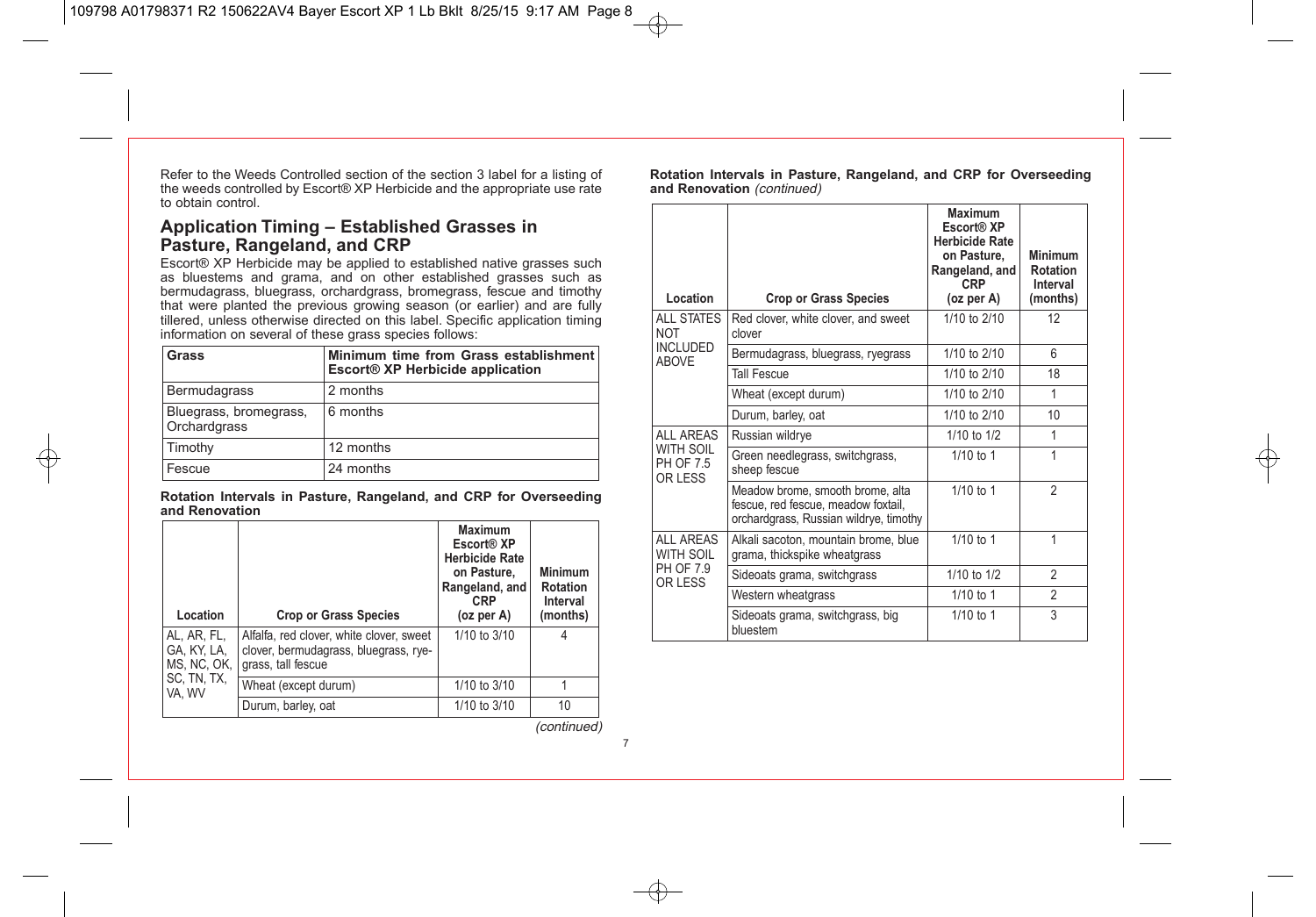#### **Fescue Precautions:**

Note that Escort® XP Herbicide may temporarily stunt tall fescue, cause it to turn yellow, or cause seedhead suppression. To minimize these symptoms, take the following precautions:

- Do not use more than 4/10 ounce/acre of Escort® XP Herbicide.
- Tank mix Escort® XP Herbicide with 2,4-D.
- Use the lowest specified rate for target weeds.
- Use a non-ionic surfactant at 1/2 to 1 pint per 100 gallons of spray solution.
- Make application later in the spring after the new growth is 5 to 6 inches tall, or in the fall.
- Do not use surfactant when liquid nitrogen is used as a carrier.
- Do not use a spray adjuvant other than non-ionic surfactant.

The first cutting yields may be reduced due to seedhead suppression resulting from treatment with Escort® XP Herbicide.

#### **Timothy Precautions:**

Timothy should be at least 6 inches tall at application and be actively growing. Applications of Escort® XP Herbicide to timothy under any other conditions may cause crop yellowing and/or stunting. To minimize these symptoms, take the following precautions:

- Do not use more than 4/10 ounce/acre Escort® XP Herbicide.
- Tank mix Escort® XP Herbicide with 2, 4-D.
- Use the lowest specified rate for target weeds.
- Use a non-ionic surfactant at 1/2 pint per 100 gallons of spray solution (1/16%).
- Make applications in the late summer or fall.
- Do not use surfactant when liquid nitrogen is used as a carrier.
- Do not use spray adjuvant other than non-ionic surfactant.

Application of Escort® XP Herbicide to Pensacola bahiagrass, ryegrass (Italian or perennial) and Garrison's creeping foxtail may cause severe injury to and/or loss of forage.

#### **Other Pasture and Rangeland Grasses**

Varieties and species of forage grasses differ in their tolerance to herbicides. When using Escort® XP Herbicide on a particular grass for the first time, limit use to a small area. If no injury occurs throughout the season, larger acreage may be treated the following season.

Broadleaf forage species, such as alfalfa and clover, are highly sensitive to Escort® XP Herbicide and will be severely stunted or injured by Escort® XP Herbicide.

### **SPOT TREATMENTS**

Escort® XP Herbicide may be used for use as spot treatment to control noxious and troublesome weeds on pasture, rangeland and CRP.

#### **Application Information**

Escort® XP Herbicide may be used to control many species of weeds, including noxious weeds, in forage grasses growing on pasture, rangeland, and CRP. Refer to the "Weeds Controlled" section of the package label or supplemental labeling for a listing of susceptible weed species. If the sprayer is calibrated, consult the package label or other supplemental labeling to select the application rate per acre of Escort® XP Herbicide appropriate for the target weeds. Or mix one gram of Escort® XP Herbicide per one gallon of water along with a suitable surfactant. Spray to the point of wetting the entire surface of the target weeds, approximately 40 gallons of solution per acre. When applied in this manner there is no grazing restrictions following the use of Escort® XP Herbicide. Applications may be made at anytime of the year, except when the soil is frozen.

### **CROP ROTATION**

Before using Escort® XP Herbicide, carefully consider your crop rotation plans and options. For rotational flexibility, do not treat all of your pasture, rangeland or CRP acres at the same time.

#### **Minimum Rotational Intervals**

Minimum rotation intervals\* are determined by the rate of breakdown of Escort® XP Herbicide applied. Escort® XP Herbicide breakdown in the soil is affected by soil pH, presence of soil microorganisms, soil temperature, and soil moisture. Low soil pH, high soil temperature, and high soil moisture increase Escort® XP Herbicide breakdown in soil, while high soil pH, low soil temperature, and low soil moisture slow Escort® XP Herbicide breakdown.

Of these 3 factors, only soil pH remains relatively constant. Soil temperature, and to a greater extent, soil moisture, can vary significantly from year to year and from area to area. For this reason, soil temperatures and soil moisture should be monitored regularly when considering crop rotations.

\* The minimum rotation interval represents the period of time from the last application to the anticipated date of the next planting.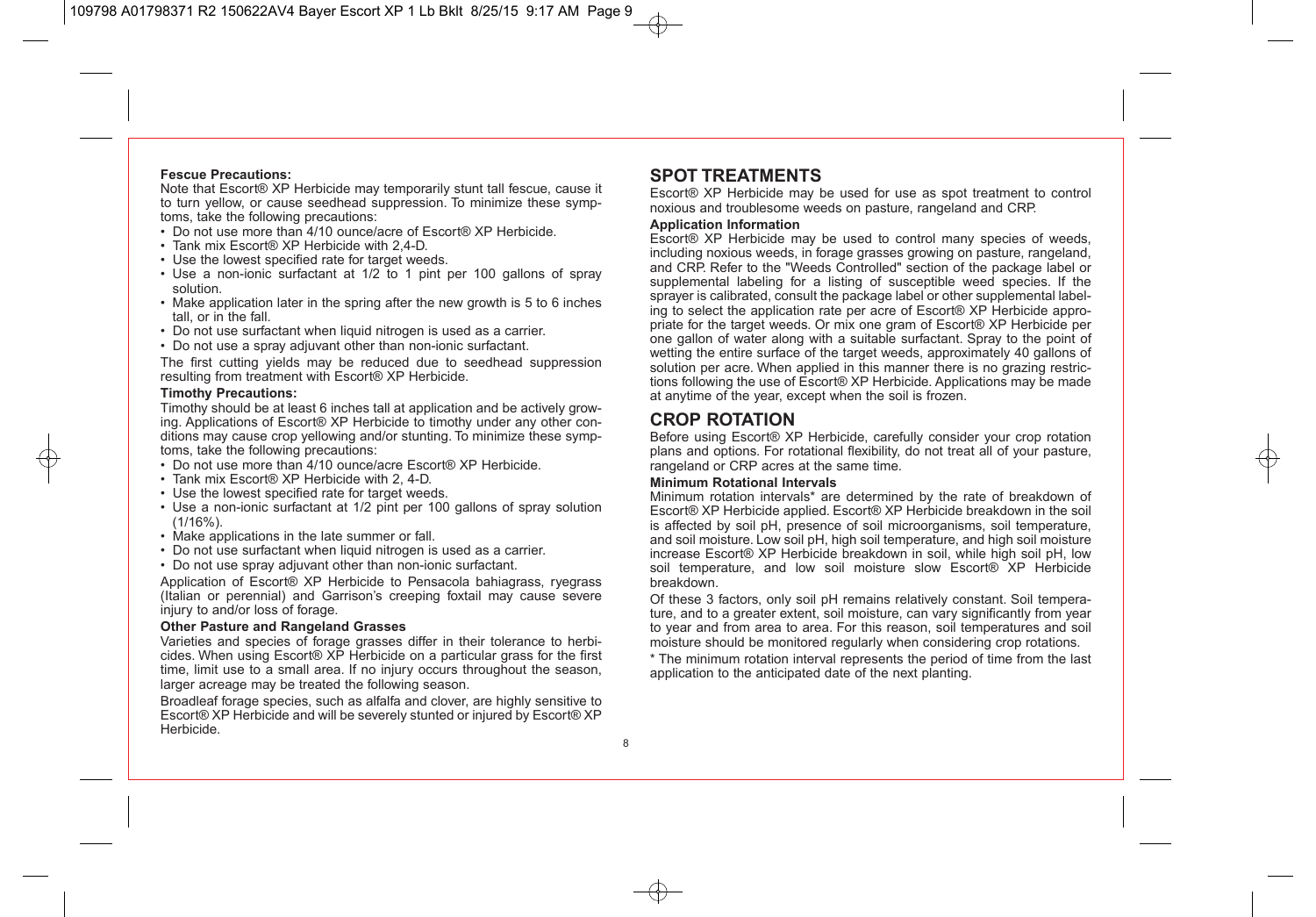#### **Soil pH Limitations**

Escort® XP Herbicide should not be used on soils having a pH above 7.9, as extended soil residual activity could extend crop rotation intervals beyond normal. Under certain conditions, Escort® XP Herbicide could remain in the soil for 34 months or more, injuring wheat and barley. In addition, other crops planted in high-pH soils can be extremely sensitive to low concentrations of Escort® XP Herbicide.

#### **Checking Soil pH**

Before using Escort® XP Herbicide, determine the soil pH of the areas of intended use. To obtain a representative pH value for the test area, take several 0" to 4" samples from different areas of the field and analyze them separately. Consult local extension publications for additional information on recommended soil sampling procedures.

### **BIOASSAY**

A field bioassay must be completed before rotating to any crop or grass species/variety not listed in the Rotation Intervals Table, or if the soil pH is not in the specified range, or if the use rate applied is not specified in the table.

To conduct a field bioassay, grow test strips of the crop(s) or grass(es) you plan to grow the following year in fields previously treated with Escort® XP Herbicide. Crop or grass response to the bioassay will indicate whether or not to rotate to the crop(s) or grass(es) grown in the test strips.

If a field bioassay is planned, check with your local Agricultural dealer or Bayer CropScience LP representative for information detailing the field bioassay procedure.

### **GRAZING/HAYING**

When used as directed, there is no grazing or haying restriction for use rates of 1 2/3 ounces per acre and less. Coveralls, shoes plus socks must be worn if cutting within 4 hours of treatment.

### **IMPORTANT PRECAUTIONS**

- Do not apply more than 1 2/3 ounces of Escort® XP Herbicide per acre per year on pasture, rangeland or CRP.
- Grass species or varieties may differ in their response to various herbicides. Bayer CropScience LP recommends that you first consult your state experiment station, university, or extension agent as to sensitivity to any herbicide. If no information is available, limit the initial use of Escort® XP Herbicide to a small area. Components in a grass seed mixture will vary in tolerance to Escort® XP Herbicide so the final stand may not reflect the seed ratio.
- Under certain conditions such as heavy rainfall, high pH, prolonged cold weather, or wide fluctuations in day/night temperatures prior to or soon after Escort® XP Herbicide application, temporary discoloration and/or grass injury may occur. Escort® XP Herbicide should not be applied to grass that is stressed by severe weather conditions, drought, low fertility, water-saturated soils, disease, or insect damage as grass injury may result. Severe winter stress, drought, disease, or insect damage before or following application also may result in grass injury.
- Applications of Escort® XP Herbicide to pasture, rangeland, and CRP undersown with legumes may cause injury to the legumes. Legumes in a seeding mixture may be severely injured or killed following an application of Escort® XP Herbicide.
- Applications made to some established grasses may cause temporary stunting, yellowing or seedhead suppression (i.e. fescue, timothy).
- Applications made to newly established grasses less than 2 years from seeding may result in injury or loss.
- Do not apply to forage grasses known to be sensitive to Escort® XP Herbicide such as ryegrass (Italian and perennial), bahia or Garrison's creeping foxtail.
- Broadleaf forage species, such as alfalfa and clover, are highly sensitive to Escort® XP Herbicide and will be severely injured or killed.
- The control of weeds in wheel track areas may be reduced if ground applications are made when dry, dusty field conditions exist. The addition of 2,4-D or MCPA should improve weed control under these conditions.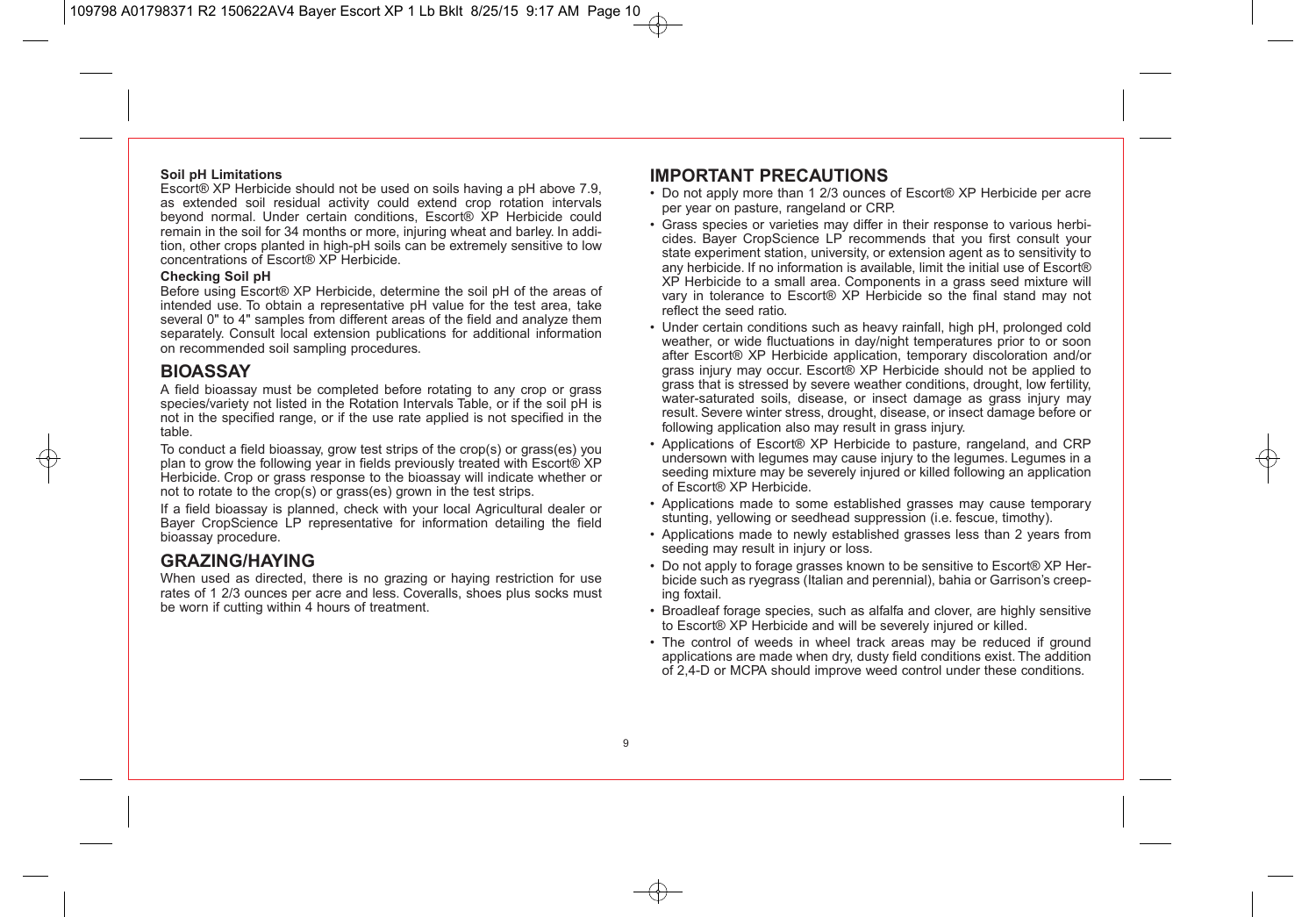## **NON-AGRICULTURAL USES**

#### **NON-AGRICULTURAL USE REQUIREMENTS**

The requirements in this box apply to uses of this product that are NOT within the scope of the Worker Protection Standard for agricultural pesticides (40 CFR Part 170). The WPS applies when this product is used to produce agricultural plants on farms, forests, nurseries, or greenhouses. Do not enter or allow others to enter the treated area until sprays have dried.

**Non-crop industrial weed control and selective weed control in turf (industrial, unimproved only) are not within the scope of the Worker Protection Standard.**

## **NON-CROP SITES**

#### **Application Information**

Escort® XP Herbicide is registered for weed control on private, public and military lands as follows: Uncultivated nonagricultural areas (including airports, highway, railroad and utility rights-of-way, sewage disposal areas); uncultivated agricultural areas - non-crop producing (including farmyards, fuel storage areas, fence rows, soil bank land, and barrier strips); industrial sites - outdoor (including lumberyards, pipeline and tank farms) including grazed areas on these sites. It may also be used for the control of certain noxious and troublesome weeds.

Consult the "Weeds Controlled" and "Brush Species Controlled" tables to determine the appropriate application rate.

Escort® XP Herbicide may be applied in tank mixture with other herbicides labeled for use on non-crop sites. Fully read the labels and follow all directions and restrictions on each label.

Applications may be made by ground or air. Use a sufficient volume of water to ensure thorough coverage of the target vegetation with the application equipment being used.

## **NATIVE GRASSES**

Escort® XP Herbicide is registered for weed control and suppression in the establishment and maintenance of native grasses. It may be used where blue grama, bluestems (big, little, plains, sand, ww spar) bromegrasses (meadow), buffalograss, green sprangletop, indiangrass, kleingrass, love grasses (atherstone, sand, weeping, wilman), orchardgrass, sideoats grama, switchgrass (blackwell), wheatgrass (bluebunch, intermediate, pubescent, Siberian, slender, streamband, tall, thickspike, western), and Russian wildrye are established. It may also be applied over these species in the seedling stage, except for orchardgrass and Russian wildrye.

When used as directed, there are no grazing or haying restrictions for use rates of 1 2/3 ounce per acre or less. At use rates greater than 1 2/3 ounce per acre and up to 3 1/3 ounce per acre, forage grasses may be cut for hay, fodder or green forage and fed to livestock, including lactating animals, 3 days after treatment.

#### **Rotation Intervals for Overseeding and Renovation**

| Location                                  | <b>Crop or Grass Species</b>                                                                                      | <b>Maximum</b><br>Escort® XP<br><b>Herbicide Rate</b><br>(oz per A) | Minimum<br><b>Rotation</b><br>Interval<br>(months) |
|-------------------------------------------|-------------------------------------------------------------------------------------------------------------------|---------------------------------------------------------------------|----------------------------------------------------|
| AL, AR, FL,<br>GA, KY, LA,<br>MS, NC, OK, | Alfalfa, red clover, white clover, sweet<br>clover, bermudagrass, bluegrass, rye-<br>grass, tall fescue           | 1/10 to 3/10                                                        | Δ                                                  |
| SC, TN, TX,<br>VA, WV                     | Wheat (except durum)                                                                                              | 1/10 to 3/10                                                        | 1                                                  |
|                                           | Durum, barley, oat                                                                                                | 1/10 to 3/10                                                        | 10                                                 |
| <b>ALL STATES</b><br><b>NOT</b>           | Red clover, white clover, and sweet<br>clover                                                                     | 1/10 to $2/10$                                                      | 12 <sup>2</sup>                                    |
| <b>INCLUDED</b><br><b>ABOVE</b>           | Bermudagrass, bluegrass, ryegrass                                                                                 | 1/10 to 2/10                                                        | 6                                                  |
|                                           | <b>Tall Fescue</b>                                                                                                | 1/10 to 2/10                                                        | 18                                                 |
|                                           | Wheat (except durum)                                                                                              | 1/10 to 2/10                                                        | 1                                                  |
|                                           | Durum, barley, oat                                                                                                | 1/10 to 2/10                                                        | 10                                                 |
| <b>ALL AREAS</b>                          | Russian wildrye                                                                                                   | 1/10 to 1/2                                                         | 1                                                  |
| WITH SOIL<br>PH OF 7.5<br>OR LESS         | Green needlegrass, switchgrass,<br>sheep fescue                                                                   | $1/10$ to 1                                                         |                                                    |
|                                           | Meadow brome, smooth brome, alta<br>fescue, red fescue, meadow foxtail,<br>orchardgrass, Russian wildrye, timothy | $1/10$ to 1                                                         | $\mathfrak{p}$                                     |

(continued)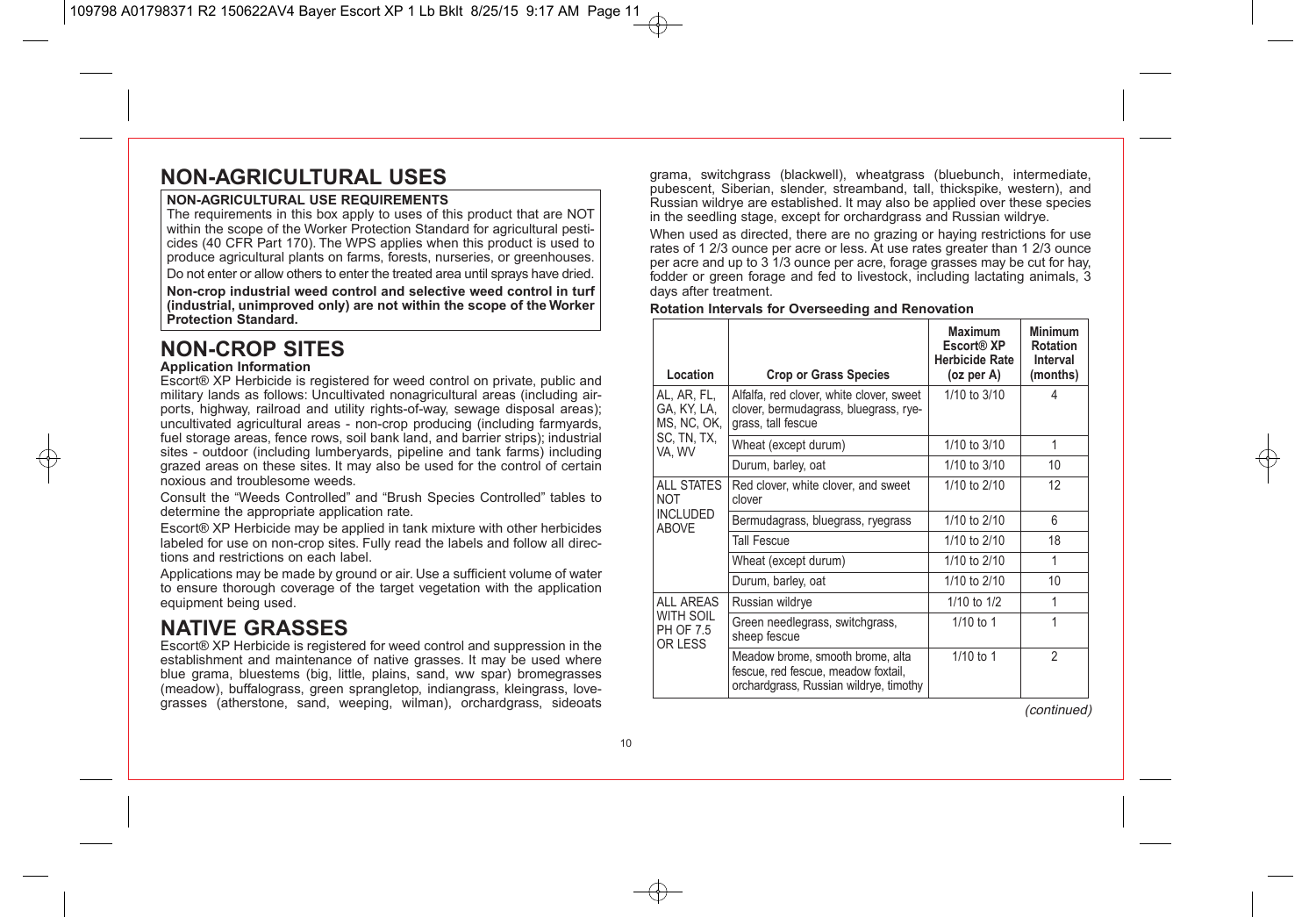**Rotation Intervals for Overseeding and Renovation** (continued)

| Location                      | <b>Crop or Grass Species</b>                                         | <b>Maximum</b><br>Escort <sup>®</sup> XP<br><b>Herbicide Rate</b><br>(oz per A) | <b>Minimum</b><br>Rotation<br>Interval<br>(months) |
|-------------------------------|----------------------------------------------------------------------|---------------------------------------------------------------------------------|----------------------------------------------------|
| <b>ALL AREAS</b><br>WITH SOIL | Alkali sacoton, mountain brome, blue<br>grama, thickspike wheatgrass | $1/10$ to 1                                                                     |                                                    |
| PH OF 7.9<br>OR LESS          | Sideoats grama, switchgrass                                          | 1/10 to 1/2                                                                     | 2                                                  |
|                               | Western wheatgrass                                                   | 1/10 to 1                                                                       | 2                                                  |
|                               | Sideoats grama, switchgrass, big<br>bluestem                         | $1/10$ to 1                                                                     | 3                                                  |

#### **Application Information**

Apply Escort® XP Herbicide at the rate of 1/10 ounce per acre for the control and suppression\* of bur buttercup (testiculate), common purslane, common sunflower\*, cutleaf eveningprimrose\*, flixweed\*, lambsquarters\* (common and slimleaf), marestail<sup>\*</sup>, pigweed (redroot and tumble), snow speedwell, tansymustard\* and tumble mustard (Jim Hill mustard).

\* Suppression is a visual reduction in weed competition (reduced population or vigor) as compared to untreated areas. Degree of suppression will vary with the size of weed and environmental conditions following treatment.

#### **Application Timing**

For established grasses, apply when weeds are in the seedling stage.

For grasses in the seedling stage, apply preplant or preemergence where the soil (seed bed) has been cultivated.

### **IMPORTANT PRECAUTIONS—NATIVE GRASSES**

- Grass species or varieties may differ in their response to various herbicides. If no information is available, limit the initial use of Escort® XP Herbicide to a small area. Components in a grass seed mixture will vary in tolerance to Escort® XP Herbicide, so the final stand may not reflect the seed ratio.
- Under certain conditions such as heavy rainfall, high pH, prolonged cold weather, or wide fluctuations in day/night temperatures prior to or soon after Escort® XP Herbicide application, temporary discoloration and/or grass injury may occur. Injury may result when Escort® XP Herbicide is

applied to grass that is stressed by severe weather conditions, drought, low fertility, water-saturated soils, disease, or insect damage. Severe winter stress, drought, disease, or insect damage before or following application also may result in grass injury.

#### **GRASS REPLANT INTERVALS**

Following an application of Escort® XP Herbicide to non-crop areas, the treated sites may be replanted with various species of grasses at the intervals listed below.

For soils with a pH of 7.5 or less, observe the following replant intervals:

| <b>Species</b>      | Rate              | <b>Replant Interval</b> |  |
|---------------------|-------------------|-------------------------|--|
|                     | (ounces per acre) | (months)                |  |
| Brome, Meadow       | $1/2 - 1$         | 2                       |  |
|                     | $1 - 2$           | 3                       |  |
| Brome, Smooth       | $1/2 - 1$         | $\overline{2}$          |  |
|                     | $1 - 2$           | 4                       |  |
| Fescue, Alta        | $1/2 - 1$         | $\overline{2}$          |  |
|                     | $1 - 2$           | 4                       |  |
| Fescue, Red         | $1/2 - 1$         | 2                       |  |
|                     | $1 - 2$           | 4                       |  |
| Fescue, Sheep       | $1/2 - 1$         | 1                       |  |
|                     | $1 - 2$           | 4                       |  |
| Foxtail, Meadow     | $1/2 - 1$         | $\overline{2}$          |  |
|                     | $1 - 2$           | 4                       |  |
| Green Needlegrass   | $1/2 - 2$         | 1                       |  |
| Orchardgrass        | $1/2 - 1$         | $\overline{2}$          |  |
|                     | $1 - 2$           | 4                       |  |
| Russian wildrye     | $1/2 - 1$         | 1                       |  |
|                     | 1                 | $\frac{2}{3}$           |  |
|                     | $\overline{2}$    |                         |  |
| Switchgrass         | $1/2 - 1$         | 1                       |  |
|                     | $1 - 2$           | 3                       |  |
| Timothy             | $1/2 - 1$         | $\overline{2}$          |  |
|                     | $1 - 2$           | 4                       |  |
| Wheatgrass, Western | $1/2 - 1$         | $\overline{2}$          |  |
|                     | $1 - 2$           | 3                       |  |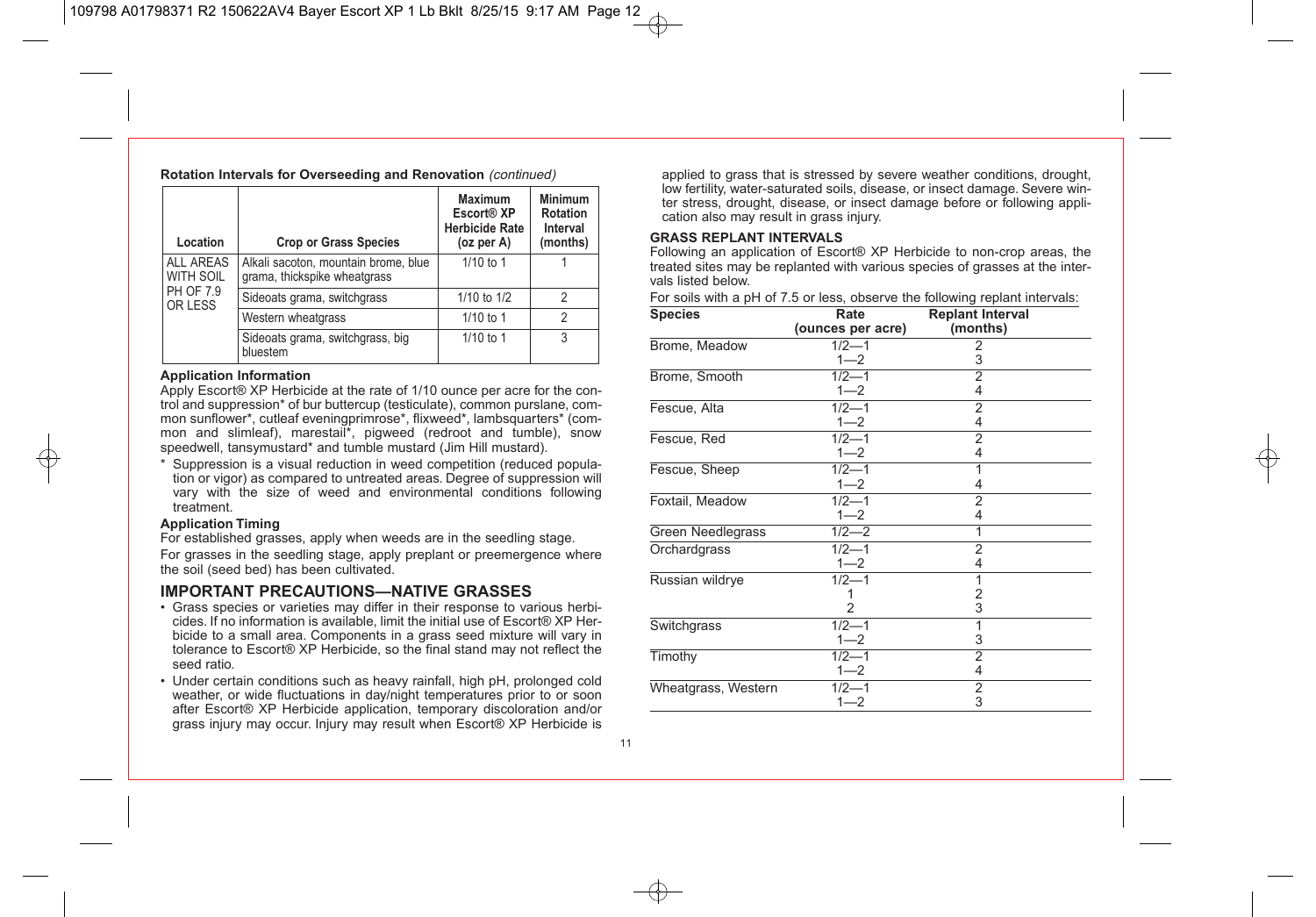|                        | Rate              | <b>Replant Interval</b> |  |
|------------------------|-------------------|-------------------------|--|
| <b>Species</b>         | (ounces per acre) | (months)                |  |
| Alkali Sacaton         | $1/2 - 1$         |                         |  |
|                        | $1 - 2$           | 3                       |  |
| Bluestem, Big          | $1/2 - 2$         | 3                       |  |
| Brome, Mountain        | $1/2 - 1$         |                         |  |
|                        | $1 - 2$           | 2                       |  |
| Grama, Blue            | $1/2 - 2$         | 4                       |  |
| Grama, Sideoats        | 1/2               | $\mathfrak{p}$          |  |
|                        | >1/2              | >3                      |  |
| Switchgrass            | 1/2               | 2                       |  |
|                        | >1/2              | >3                      |  |
| Wheatgrass, Thickspike | $1/2 - 2$         |                         |  |
| Wheatgrass, Western    | $1 - 2$           | 2                       |  |
|                        | $1/2 - 1$         | 3                       |  |

The specified intervals are for applications made in the Spring to early Summer. Because Escort® XP Herbicide degradation is slowed by cold or frozen soils, applications made in the late Summer or Fall should consider the intervals as beginning in the Spring following treatment.

Testing has indicated that there is considerable variation in response among the species of grasses when seeded into areas treated with Escort® XP Herbicide. If species other than those listed above are to be planted into areas treated with Escort® XP Herbicide, a field bioassay must be performed, or previous experience may be used, to determine the feasibility of replanting treated sites.

#### **ADDITIONAL GRASS INFORMATION APPLICATION INFORMATION FOR GRASS ESTABLISHMENT**

Escort® XP Herbicide may be used for the control or suppression of broadleaf weeds to aid in the establishment of the following perennial native or improved grasses:

| Blue grama          | Sideoats grama  |
|---------------------|-----------------|
| Bluestems-          | Switchgrass-    |
| big                 | blackwell       |
| little              | Wheatgrasses -  |
| plains              | bluebunch       |
| sand                | crested         |
| WW spar             | intermediate    |
| <b>Buffalograss</b> | pubescent       |
| Green sprangletop   | Siberian        |
| Kleingrass          | slender         |
| Lovegrassess-       | steambank       |
| atherstone          | tall            |
| sand                | thickspike      |
| weeping             | Western         |
| wilman              | Wildrye grass - |
| Orchardgrass        | Russian         |

Maximize potential for grass establishment by consulting with the Natural Resource and Conservation Service of other government agencies or local experts concerning planting techniques and other cultural practices.

Performance from Escort® XP Herbicide may not always be satisfactory due to the inability of newly planted grass stands to sufficiently compete with weeds and the severity of weed pressure in new grass stands.

An additional herbicide application or mowing may be needed.

**Use Rates and Application Timing for Grass Establishment Preplant (prior to planting) or Preemergence (after planting but before grass emergence)**

Do not use more than 1/10 ounce per acre of Escort® XP Herbicide for grass establishment.

Apply Escort® XP Herbicide at 1/10 ounce per acre on all labeled grasses except orchardgrass and Russian wildrye grass. Do not apply Escort® XP Herbicide preplant or preemergence to orchardgrass and Russian wildrve grass as severe crop injury may result.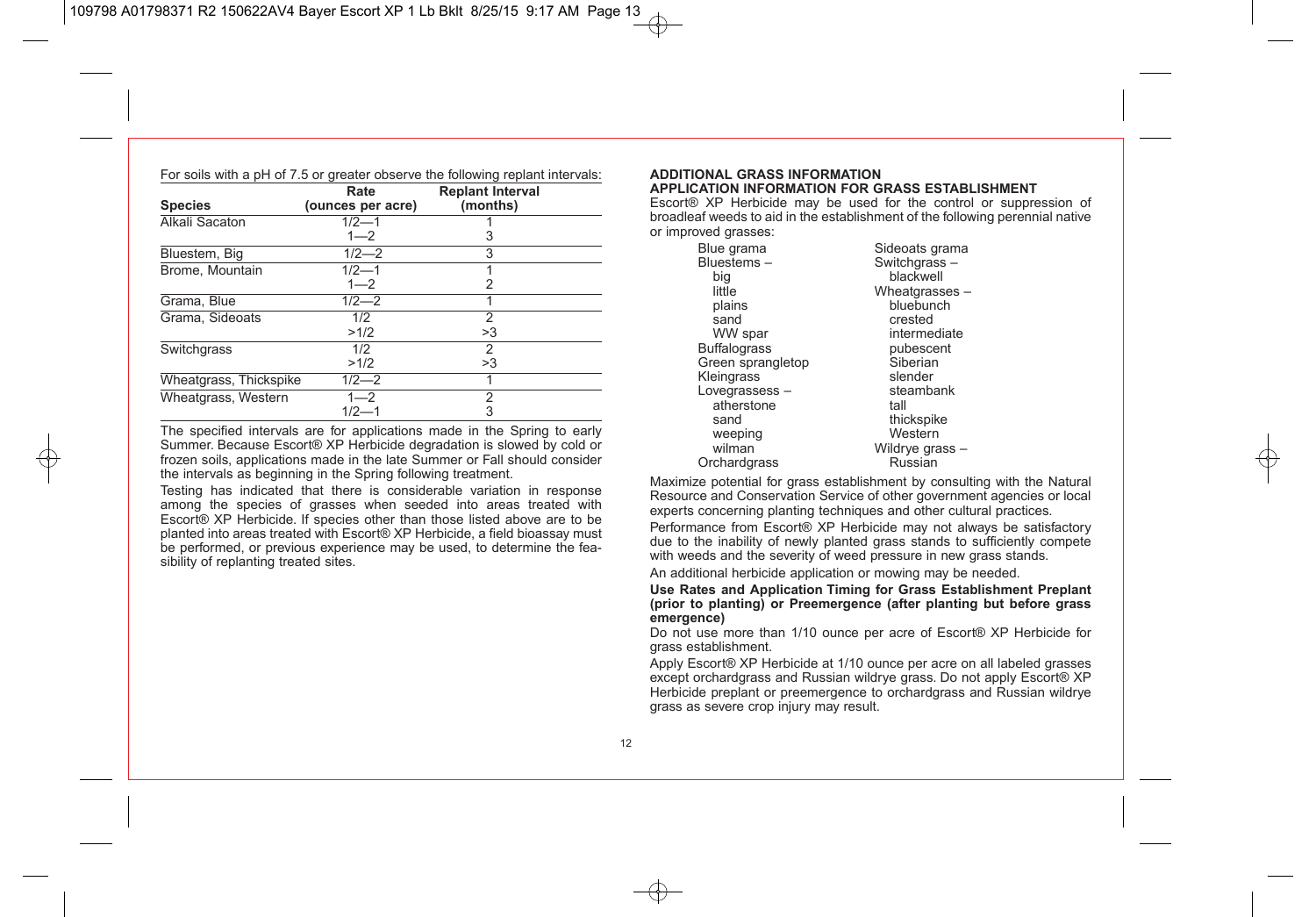#### **Early postemergence to new plantings**

Apply Escort® XP Herbicide at 1/10 ounce per acre, plus a non-ionic surfactant at the rate of 2 to 4 pints per 100 gallons of spray solution on all labeled grasses anytime after grass emergence.

Do not use a spray adjuvant other than non-ionic surfactant.

Because grass species differ in time of emergence, apply only after the majority of grasses are in the 3 to 4 leaf stage.

#### **Postemergence to stands with 1 – 5 leaf grasses planted the previous season**

Apply Escort® XP Herbicide at 1/10 ounce per acre plus a non-ionic surfactant at the rate of 2 to 4 pints per 100 gallons of spray solution, on all labeled grasses when the majority of the grasses have one or more leaves. Do not use a spray adjuvant other than non-ionic surfactant.

#### **APPLICATION INFORMATION FOR ESTABLISHED GRASSES Use Rates for Established Grasses**

Apply up to 1 ounce Escort® XP Herbicide per acre as a broadcast application to established grasses. For spot applications, use 1 ounce per 100 gallons of water. Do not apply more than 1 2/3 ounces of Escort® XP Herbicide per acre per year.

Refer to the Weeds Controlled section of this label for a listing of the weeds controlled by Escort® XP Herbicide and the appropriate use rate to obtain control.

#### **Application Timing – Established Grasses**

Escort® XP Herbicide may be applied to established native grasses such as bluestems and grama, and on other established grasses such as bermudagrass, bluegrass, orchardgrass, bromegrass, fescue and timothy that were planted the previous growing season (or earlier) and are fully tillered, unless otherwise directed on this label. Specific application timing information on several of these grass species follows:

|                                     | <b>Minimum time from</b><br><b>Grass establishment</b> |
|-------------------------------------|--------------------------------------------------------|
| Grass                               | Escort <sup>®</sup> XP Herbicide application           |
| Bermudagrass                        | 2 months                                               |
| Bluegrass, bromegrass, Orchardgrass | 6 months                                               |
| Timothy                             | 12 months                                              |
| Fescue                              | 24 months                                              |

#### **Fescue and Timothy Precautions**

When used on fescue and timothy grasses. Escort<sup>®</sup> XP Herbicide may cause reduced first cutting yields due to temporary stunting, leaf yellowing, or seed head suppression. To help minimize these symptoms, follow the information below:

- Use the lowest labeled rate for the target weeds.
- Tank mix 2,4-D with Escort® XP Herbicide applications.
- Apply Escort® XP Herbicide at no more than 4/10 ounce per acre.
- Make applications when the grasses are 5 to 6 inches tall in late summer or fall.
- Use only a non-ionic surfactant at 1/2 pint per 100 gallons of spray solution.
- When liquid nitrogen is the spray carrier, do not include the surfactant.

#### **Other Grasses:**

Application of Escort® XP Herbicide to Pensacola bahiagrass, ryegrass (Italian or perennial) and Garrison's creeping foxtail may cause severe injury to and/or loss of forage.

Varieties and species of forage grasses differ in their tolerance to herbicides. When using Escort® XP Herbicide on a particular grass for the first time, limit use to a small area. If no injury occurs throughout the season, larger acreage may be treated the following season.

Broadleaf forage species, such as alfalfa and clover, are highly sensitive to Escort® XP Herbicide and will be severely stunted or injured by Escort® XP Herbicide.

### **CROP ROTATION**

Before using Escort® XP Herbicide, carefully consider your crop rotation plans and options.

#### **Minimum Rotational Intervals**

Minimum rotation intervals\* are determined by the rate of breakdown of Escort® XP Herbicide applied. Escort® XP Herbicide breakdown in the soil is affected by soil pH, presence of soil microorganisms, soil temperature, and soil moisture. Low soil pH, high soil temperature, and high soil moisture increase Escort® XP Herbicide breakdown in soil, while high soil pH, low soil temperature, and low soil moisture slow Escort® XP Herbicide breakdown.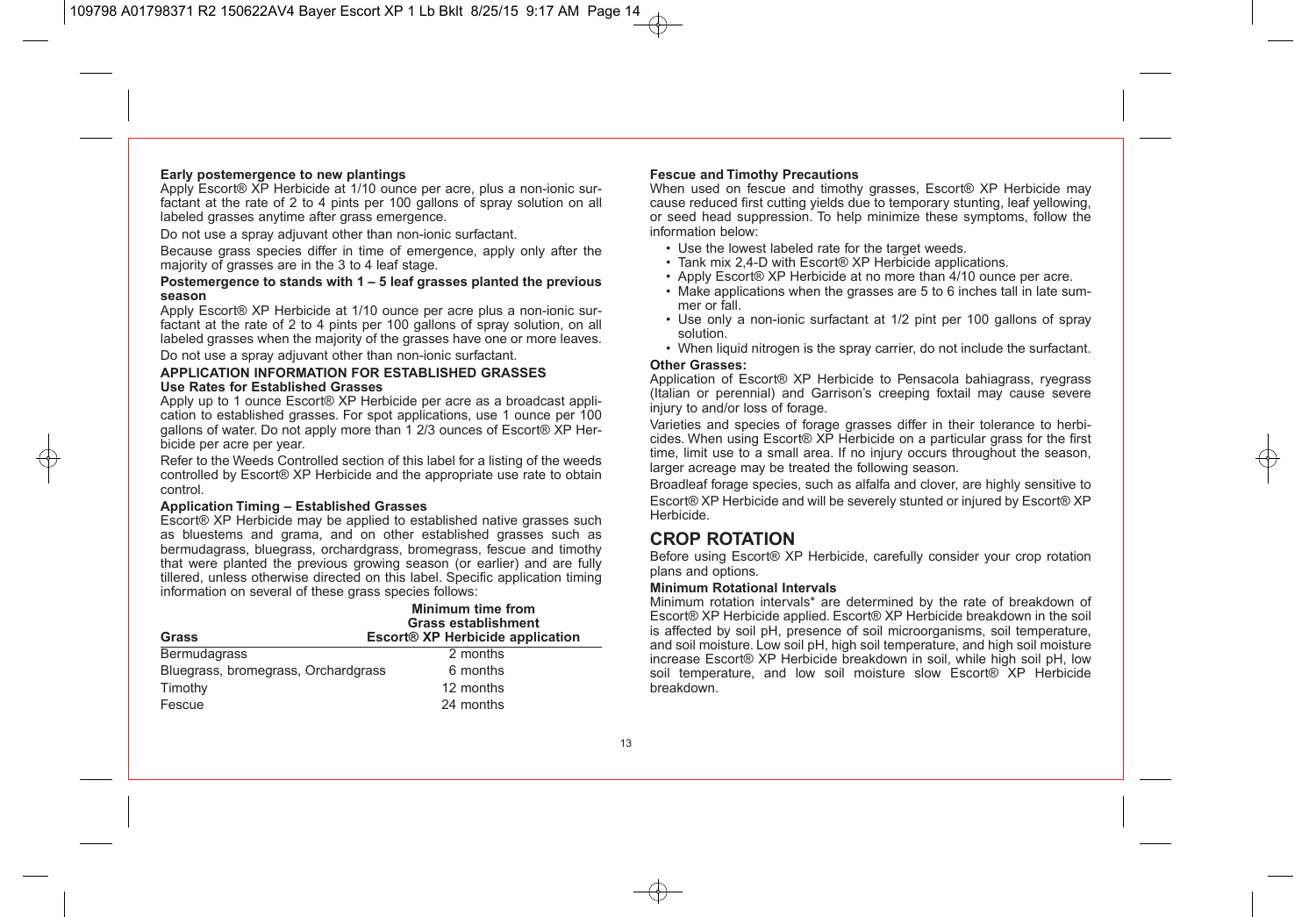Of these 3 factors, only soil pH remains relatively constant. Soil temperature, and to a greater extent, soil moisture, can vary significantly from year to year and from area to area. For this reason, monitor soil temperature and soil moisture on a regular basis when considering any crop rotations.

\* The minimum rotation interval represents the period of time from the last application to the anticipated date of the next planting.

#### **Soil pH Limitations**

Escort® XP Herbicide must not be used on soils having a pH above 7.9, as extended soil residual activity could extend crop rotation intervals beyond normal. Under certain conditions, Escort® XP Herbicide could remain in the soil for 34 months or more, injuring wheat and barley. In addition, other crops planted in high-pH soils can be extremely sensitive to low concentrations of Escort® XP Herbicide.

#### **Checking Soil pH**

Before using Escort® XP Herbicide, determine the soil pH of the areas of intended use. To obtain a representative pH value for the test area, take several 0" to 4" samples from different areas of the field and analyze them separately. Consult local extension publications for additional information on recommended soil sampling procedures.

#### **BIOASSAY**

A field bioassay must be completed before rotating to any crop or grass species/variety not listed in the Rotation Intervals Table, or if the soil pH is not in the specified range, or if the use rate applied is not specified in the table.

To conduct a field bioassay, grow test strips of the crop(s) or grass(es) you plan to grow the following year in fields previously treated with Escort® XP Herbicide. Crop or grass response to the bioassay will indicate whether or not to rotate to the crop(s) or grass(es) grown in the test strips.

If a field bioassay is planned, check with your local Agricultural dealer or Bayer CropScience LP representative for information detailing the field bioassay procedure.

#### **IMPORTANT PRECAUTIONS**

• Grass species or varieties may differ in their response to various herbicides. If no information is available, limit the initial use of Escort® XP Herbicide to a small area.

- Components in a grass seed mixture will vary in tolerance to Escort® XP Herbicide so the final stand may not reflect the seed ratio.
- Under certain conditions, such as heavy rainfall, high pH, prolonged cold weather, or wide fluctuations in day/night temperatures, prior to or soon after Escort® XP Herbicide application, temporary discoloration and/or grass injury may occur. Escort® XP Herbicide applied to grass that is stressed by severe weather conditions, drought, low fertility, water-saturated soils, disease, or insect damage can result in grass injury. Severe winter stress, drought, disease, or insect damage before or following application also may result in grass injury.
- Applications of Escort® XP Herbicide to lands undersown with legumes may cause injury to the legumes. Legumes in a seeding mixture may be severely injured or killed following an application of Escort<sup>®</sup> XP Herbicide.
- The control of weeds in wheel track areas may be reduced if ground applications are made when dry, dusty field conditions exist. The addition of 2,4-D or MCPA may improve weed control under these conditions.

### **WEEDS CONTROLLED**

#### **1/3 to 1/2 ounce per acre**

Annual sowthistle Corn cockle<br>Aster Cow cockle Bahiagrass<br>Beehalm Beebalm **Dandelion**<br>Bittercress **Doofennel** Bitter sneezeweed<br>Blackeved-susan Blackeyed-susan Fiddleneck tarweed<br>Blue mustard Field pennycress Bur buttercup<br>Chicory Chicory Goldenrod<br>Clover Clover Lambsquar Clover Lambsquarters<br>Cocklebur Cocklebur Marestail/horse Cocklebur Marestail/horseweed\*\*\*\*<br>
Common chickweed Maximillion sunflower Common groundsel<br>Common purslane Common yarrow Plains contract Plains contract Plants Plants Contract Plants Controller<br>
Plants Plants Plants Plants Plants Plants Plants Plants Plants Plants Plants Plants Plants Plants Plants Plants Plants Plants Plants P Conical catchfly

Cow cockle<br>Crown vetch Dogfennel<br>False chamomile Field pennycress<br>Flixweed Maximillion sunflower<br>Miners lettuce Pennsylvania smartweed<br>Plains coreopsis

(continued)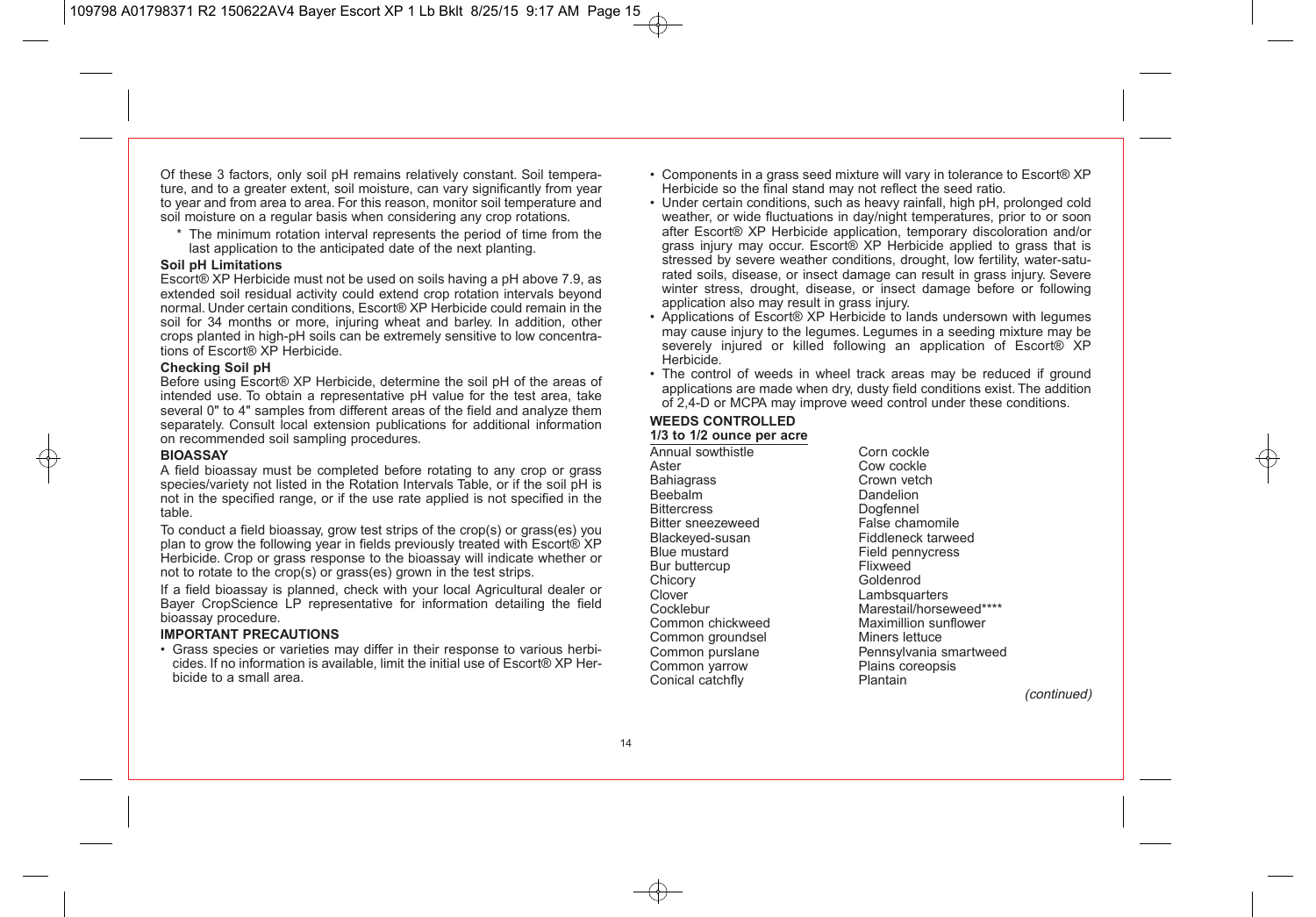#### **WEEDS CONTROLLED** (continued) **1/3 to 1/2 ounce per acre**

Redroot pigweed Treacle mustard<br>Redstem filaree Tumble mustard Rough fleabane Wild carrot<br>
Shepherd's purse Wild garlic Shepherd's purse Wild garlic<br>Silky crazyweed (locoweed) Wild lettuce Silky crazyweed (locoweed) Wild lettuce<br>
Smallseed falseflax Wild mustard Smallseed falseflax Wild mustard<br>
Smooth piqweed Wooly croton Smooth pigweed Wooly croton<br>
Sweet clover<br>
Wood sorrel Sweet clover Mood sorrel<br>Tansymustard Mankeweed Tansymustard

## **1/2 to 1 ounce per acre**

Blackberry Honeysuckle<br>Black henbane Multiflora rose Broom snakeweed\* wild roses<br>Buckhorn plantain Musk thistle\*\*\* Buckhorn plantain<br>Bull thistle Common crupina **Plumeless thistle**<br>
Common sunflower **Prostrate knotweed** Common sunflower<br>Curly dock Curly dock and Rosering gaillardia<br>
Dewberry Chesside arrowgrass Dyer's woad Sericea lespedeza<br>
Seric mustard<br>
Santic mustard<br>
Santic Tansy ragwort Garlic mustard Tansy ragwort<br>Gorse Teasel Gorse **Teasel** Halogeton Wild caraway Henbit

#### **1 to 2 ounces per acre**

Common mullein Furple loosestrife<br>Common tansy Furple scabious Common tansy **Purple scabio**<br>Field bindweed\*\* **Contains Scotch thistle** Field bindweed\*\*<br>Greasewood Gumweed Salsify<br>
Houndstonaue Snowberry Houndstongue Lupine Communist Cupine St. Johnswort<br>Cld world climbing fern Sulphur cinquefoil Old world climbing fern<br>(Lygodium) (Lygodium) Western salsify<br>
Perennial pepperweed Whitetop (hoary Poison hemlock

Tumble mustard<br>Wild carrot

Multiflora rose and other<br>wild roses Oxeye daisy<br>Plumeless thistle Seaside arrowgrass

Scouringrush<br>Salsify Whitetop (hoary cress)<br>Wild Iris

#### **1 1/2 to 2 ounces per acre**

Canada thistle\*\* Tall larkspur<br>Dalmation toadflax\*\* Wild parsnip Dalmation toadflax\*\* Wild parsnip<br>Duncecap larkspur Mellow toadflax\*\* Duncecap larkspur Russian knapweed\*\*

#### **2 ounces per acre**

Onionweed

#### **3 to 4 ounces per acre**

#### Kudzu

\* Apply fall through spring.

- \*\* Suppression, which is a visual reduction in weed competition (reduced population or vigor) as compared to untreated areas. Apply as a full coverage spray for best performance.
- \*\*\* Certain biotypes of musk thistle are more sensitive to Escort® XP Herbicide and may be controlled with rates of 1/4 to 1/2 ounce per acre. Treatments of Escort® XP Herbicide may be applied from rosette through bloom stages of development.
- \*\*\*\* Certain biotypes of marestail/horsetail are less sensitive to Escort® XP Herbicide and may be controlled by tank mixes with herbicides with a different mode of action

#### **Problem Weed Control**

For broader spectrum control and for use on certain biotypes of broadleaf weeds which may be resistant to Escort® XP Herbicide and herbicides with the same mode of action, the following tank mixes may be used.

#### **Dicamba + 2,4-D**

| Weed                                       | Rate of<br>Escort <sup>®</sup> XP<br><b>Herbicide</b> | Rate of dicamba | Rate of 2,4-D<br>(fluid ounces/acre) (fluid ounces/acre) |
|--------------------------------------------|-------------------------------------------------------|-----------------|----------------------------------------------------------|
| Kochia<br>control                          | 1/2                                                   | 8               | 16                                                       |
| Spotted<br>knapweed<br>control             | 1/2                                                   | 8               | 16                                                       |
| <b>Rush</b><br>skeletonweed<br>suppression |                                                       | 8               | 16                                                       |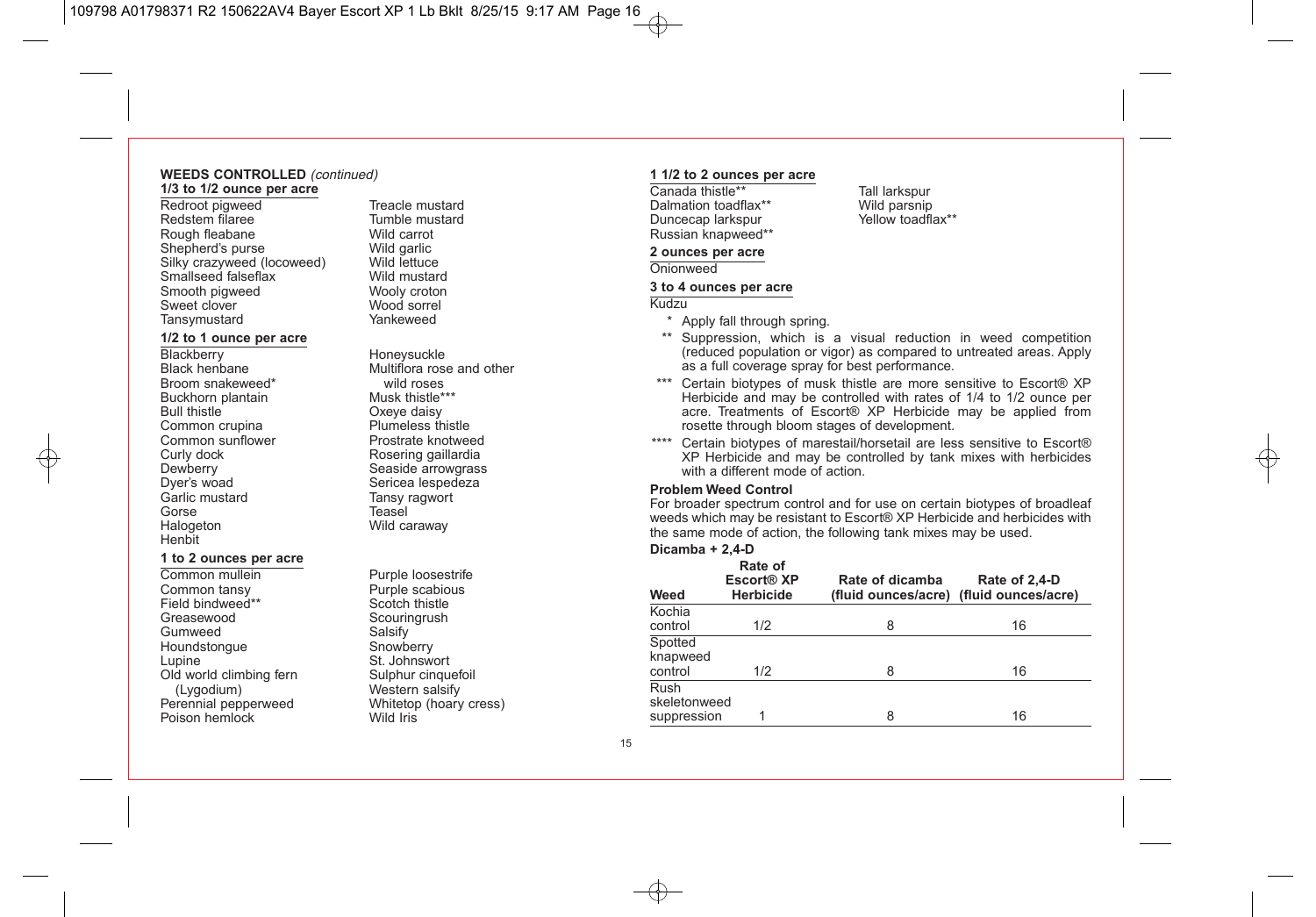## **INDUSTRIAL TURFGRASS UNIMPROVED ONLY**

#### **Application Information**

Escort® XP Herbicide is registered for selective weed control in unimproved industrial turfgrass where certain grasses are well established and desired as ground cover. Escort® XP Herbicide may also be used for the control of certain noxious and troublesome weeds in turfgrass.

In addition to conventional spray equipment, Escort® XP Herbicide may also be applied with invert emulsion equipment. When using an invert emulsion, mix the prescribed rate of Escort® XP Herbicide in the water phase.

Consult the "Weeds Controlled" table to determine which weeds will be controlled by the following application rates:

| <b>Turfgrass Type</b>               | Rate of<br>Escort® XP Herbicide<br>(ounces/acre) |
|-------------------------------------|--------------------------------------------------|
| Fescue and Bluegrass                | 1/4 to $1/2$                                     |
| Crested Wheatgrass and Smooth Brome | $1/4$ to 1                                       |
| <b>Bermudagrass</b>                 | $1/4$ to $2$                                     |

#### **Application Timing**

Applications may be made at anytime of the year except when the soil is frozen.

When a spring application is made on fescue or bluegrass, a second application may be made during the summer after full seedhead maturation.

#### **Growth Suppression and Seedhead Inhibition (Chemical Mowing)**

#### **Application Information**

Escort® XP Herbicide may be used for growth suppression and seedhead inhibition in well established fescue and bluegrass turfgrass at the use rate of 1/4 to 1/2 ounce per acre.

#### **Tank Mix Combination**

Escort® XP Herbicide may be tank mixed with "Embark" for improved performance in the regulation of growth and seedhead suppression. Tank mix 1/4 to 1/2 ounce of Escort® XP Herbicide with 1/8 to 1/4 pint of "Embark".

#### **Application Timing**

Application may be made after at least 2 to 3 inches of new growth has emerged until the appearance of the seed stalk.

## **IMPORTANT PRECAUTIONS —INDUSTRIAL TURFGRASS ONLY**

- An application of Escort® XP Herbicide may cause temporary discoloration (chlorosis) or stunting of the turfgrasses. Use the lower specified rates for minimum discoloration or stunting.
- With fescue and bluegrass, sequential applications made during the same or consecutive growth periods (i.e. spring and fall) may result in excessive injury to turfarass.
- Excessive injury may result when Escort® XP Herbicide is applied to turfgrass that is under stress from drought, insects, disease, cold temperatures (winter injury) or poor fertility.
- Escort® XP Herbicide is not recommended for use on bahiagrass.

## **BRUSH CONTROL**

#### **Application Information**

Escort® XP Herbicide is registered for the control of undesirable brush growing in non-crop areas including grazed areas on these sites. Applications may be made by air, high volume ground application, low volume ground application and ultra-low volume ground application. Except as noted for multiflora rose, Escort® XP Herbicide must be applied as a spray to the foliage.

The application volume required will vary with the height and density of the brush and the application equipment used. Generally, aerial applications will require 15 to 25 gallons of water per acre; high volume ground application will require 100 to 400 gallons of water per acre; low volume ground application will require 20 to 50 gallons of water per acre; and ultra-low volume ground application will require 10 to 20 gallons of water per acre.

Regardless of the application volume and equipment used, thorough coverage of the foliage, particularly the terminal growing points, is necessary to optimize results.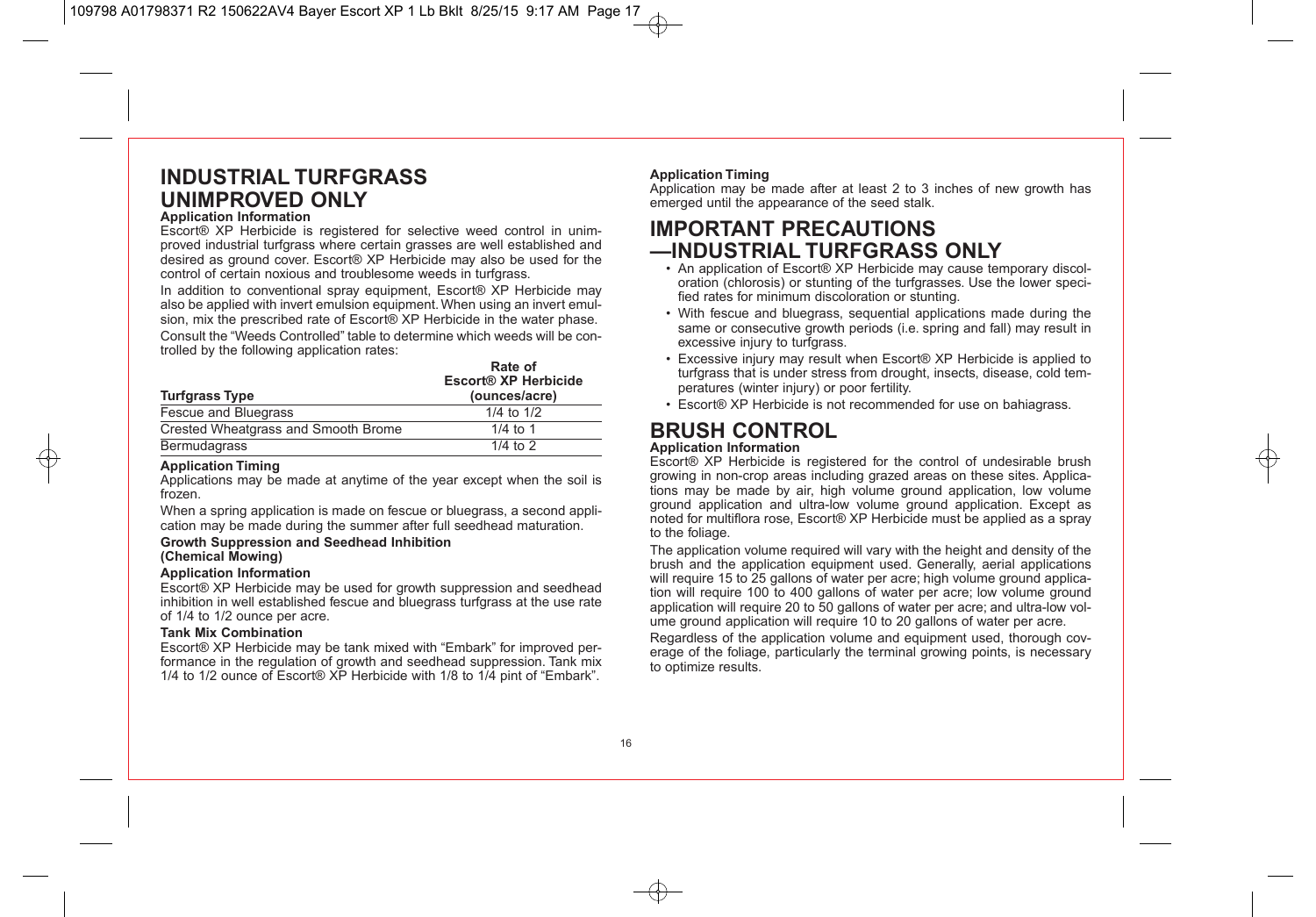| BRUSH SPEUIES UUN I RULLED |                     |                  |  |  |
|----------------------------|---------------------|------------------|--|--|
|                            | <b>High Volume</b>  | <b>Broadcast</b> |  |  |
|                            | Rate                | Rate             |  |  |
| <b>Species</b>             | (ounces/100 gallon) | (ounces/acre)    |  |  |
| Ash                        | $1 - 2$             | $1 - 3$          |  |  |
| Aspen                      | $1 - 2$             | $1 - 3$          |  |  |
| <b>Black locust</b>        | $1 - 2$             | $1 - 3$          |  |  |
| Blackberry                 | $1 - 2$             | $1 - 3$          |  |  |
| Camelthorn                 | $1 - 2$             | $1 - 3$          |  |  |
| Cherry                     | $1 - 2$             | $1 - 3$          |  |  |
| Cottonwood                 | $1 - 2$             | $2 - 3$          |  |  |
| Eastern red cedar          | $1 - 2$             | $2 - 3$          |  |  |
| Elder                      | $1 - 2$             | $2 - 3$          |  |  |
| Elm                        | $1 - 2$             | $1 - 3$          |  |  |
| Firs                       | 3                   | $1 - 2$          |  |  |
| Hawthorn                   | $1 - 2$             | $1 - 3$          |  |  |
| Honeysuckle                | $1 - 2$             | $1/2 - 1$        |  |  |
| Mulberry                   | $1 - 2$             | $2 - 3$          |  |  |
| Multiflora rose            | $1 - 2$             | $1 - 3$          |  |  |
| Muscadine (wild grape)     | $1 - 2$             | $2 - 3$          |  |  |
| Oaks                       | $1 - 2$             | $1 - 3$          |  |  |
| Ocean spray (Holodiscus)   | $1 - 2$             | $2 - 3$          |  |  |
| Osage orange               | $1 - 2$             | $2 - 3$          |  |  |
| Red maple                  | $1 - 2$             | $2 - 3$          |  |  |
| Salmonberry                | $1/2 - 1$           | $1 - 3$          |  |  |
| Snowberry                  | $1/2 - 1$           | $1 - 3$          |  |  |
| Spruce (black and white)   | 3                   | $2 - 3$          |  |  |
| Thimbleberry               | $1/2 - 1$           | $1 - 3$          |  |  |
| Tree of heaven (Ailanthus) | $1 - 2$             | $1 - 2$          |  |  |
| Wild roses                 | $1/2 - 1$           | $1 - 3$          |  |  |
| Willow                     | $1/2 - 1$           | 1—3              |  |  |
| Yellow poplar              | $1/2 - 1$           | $1 - 3$          |  |  |

**BRUSH SPECIES CONTROLLED**

For low volume and ultra-low volume ground applications, mix 4 to 8 ounces of Escort® XP Herbicide per 100 gallons of spray solution.

#### **Application Timing**

Make a foliar application of the specified rate of Escort® XP Herbicide during the period from full leaf expansion in the spring until the development of full fall coloration on deciduous species to be controlled. Coniferous species may be treated at anytime during the growing season.

#### **Spot Treatment**

Escort® XP Herbicide may be used for the control of many species of weeds including noxious/invasive weeds in certain established grasses growing on non-crop areas.

Refer to the "Weeds Controlled" section for a listing of susceptible weed species and the application rate per acre per the target weed.

Or, mix one gram of Escort® XP Herbicide per one gallon of water along with a surfactant. Spray to the point of wetting the entire surface of the target weeds, approximately 40 gallons of solution per acre.

#### **Tank Mix Combinations—**

Escort® XP Herbicide may be tank mixed with any product labeled for noncrop brush control at the application rates specified on the companion product's label for the pests specified on the product's companion label. Read and follow the label instructions of both products when tank mixing. Follow the most restrictive limitations of any of the product labels being tank mixed.

#### **Low Rate Applications**

#### **Imazapyr (2 pound active per gallon)**

Combine 1 to 2 ounces of Escort® XP Herbicide with 1 to 4 pints of imazapyr herbicide per acre and apply as a broadcast spray. For aerial applications use a minimum of 15 gallons per acre spray volume. In addition to species listed above controlled by Escort® XP Herbicide, this combination controls black gum, hophornbeam, sassafras, sweetgum, Vaccinium species, dogwood, myrtle dahoon, hickories, and persimmon.

#### **Picloram\* (2 pound active per gallon) + Imazapyr (2 pound active per gallon)**

Combine 1 to 1 1/2 ounce of Escort® XP Herbicide with 2 to 8 fluid ounces of imazapyr and 1 to 2 pints of picloram per 100 gallons of water. Apply as a high volume spray. This tank mix controls cherry, elms, box elder, maples, hackberry, redbud, ash, oaks (including shingle oak), black locust, and sassafras.

\*Picloram is a restricted use pesticide.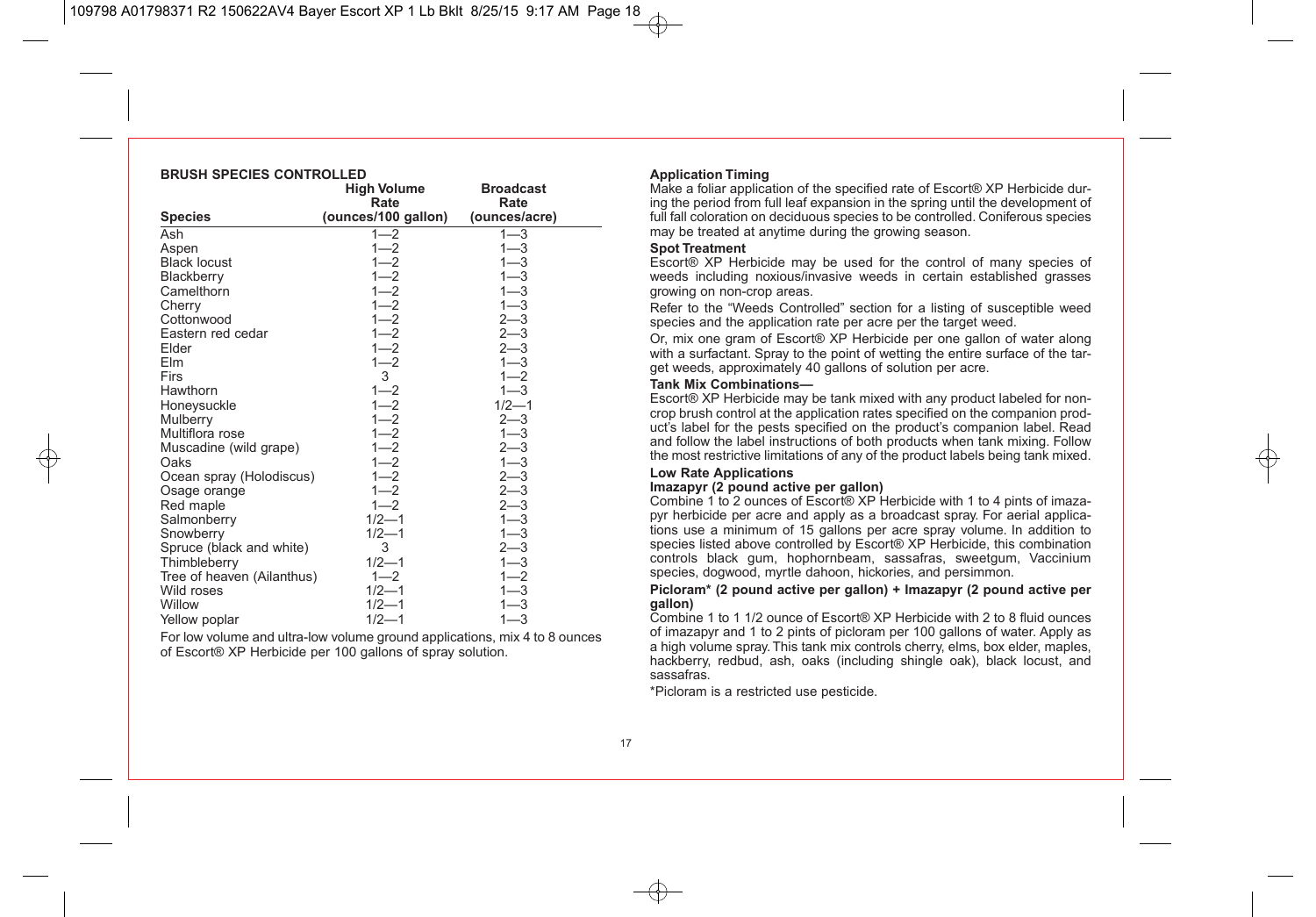#### **Spotgun Basal Soil Treatment**

For control of multiflora rose, prepare a spray suspension of Escort® XP Herbicide by mixing 1 ounce per gallon of water. Mix vigorously until the Escort® XP Herbicide is dispersed and agitate periodically while applying the spray suspension.

Apply the spray preparation with an exact delivery handgun applicator. Apply at the rate of 4 milliliters for each 2 feet of rose canopy diameter. Direct the treatment to the soil within 2 feet of the stem union. When treating large plants and more than one delivery is required, make applications on opposite sides of the plant.

For best results, make applications from early spring to summer.

## **IMPORTANT PRECAUTIONS —NON-CROP BRUSH ONLY**

• When using tank mixtures of Escort® XP Herbicide with companion herbicides, read and follow all use instructions, application rates, warnings, and precautions appearing on the labels. Follow the most restrictive label instructions for each of the herbicides used.

## **SPRAY EQUIPMENT**

Low rates of Escort® XP Herbicide can kill or severely injure most crops. Following an Escort® XP Herbicide application, the use of spray equipment to apply other pesticides to crops on which Escort® XP Herbicide is not registered may result in their damage. The most effective way to reduce this crop damage potential is to use dedicated mixing and application equipment.

## **MIXING INSTRUCTIONS**

- 1. Fill the tank 1/4 to 1/3 full of water.
- 2. While agitating, add the required amount of Escort® XP Herbicide.
- 3. Continue agitation until the Escort® XP Herbicide is fully dispersed, at least 5 minutes.
- 4. Once the Escort® XP Herbicide is fully dispersed, maintain agitation and continue filling tank with water. Escort® XP Herbicide must be thoroughly mixed with water before adding any other material.
- 5. As the tank is filling, add tank mix partners (if desired) then add the necessary volume of nonionic surfactant. Always add surfactant last.
- 6. If the mixture is not continuously agitated, settling will occur. If settling occurs, thoroughly re-agitate before using.
- 7. Escort® XP Herbicide spray preparations are stable if they are pH neutral or alkaline and stored at or below 100° F.
- 8. If Escort® XP Herbicide and a tank mix partner are to be applied in multiple loads, pre-slurry the Escort® XP Herbicide in clean water prior to adding to the tank. This will prevent the tank mix partner from interfering with the dissolution of the Escort® XP Herbicide.

## **PRODUCT PRECAUTIONS**

- When used as directed, there is no grazing or haying restriction for use rates of 1 2/3 ounce per acre or less. At use rates greater than 1 2/3 ounce per acre and up to 3 1/3 ounce per acre, forage grasses may be cut for hay, fodder or green forage and fed to livestock, including lactating animals, 3 days after treatment.
- Injury to or loss of desirable trees or other plants may result if spray equipment is drained or flushed on or near these trees or plants, or on areas where their roots may extend, or in locations where the product may be washed or moved into contact with their roots.
- Treatment of powdery, dry soil or light, sandy soil when there is little likelihood of rainfall soon after treatment may result in off target movement and possible damage to susceptible crops when soil particles are moved by wind or water. Injury to crops may result if treated soil is washed, blown, or moved onto land used to produce crops. Exposure to Escort® XP Herbicide may injure or kill most crops. Injury may be more severe when the crops are irrigated. Do not apply Escort® XP Herbicide when these conditions are identified and powdery, dry soil or light or sandy soils are known to be prevalent in the area being treated.
- Applications made where runoff water flows onto agricultural land may injure crops. Applications made during periods of intense rainfall, to soils saturated with water, to surfaces paved with materials such as asphalt or concrete, or to soils through which rainfall will not readily penetrate may result in runoff and movement of Escort® XP Herbicide.
- Do not treat frozen or snow covered soil.
- Leave treated soil undisturbed to reduce the potential for Escort® XP Herbicide movement by soil erosion due to wind or water.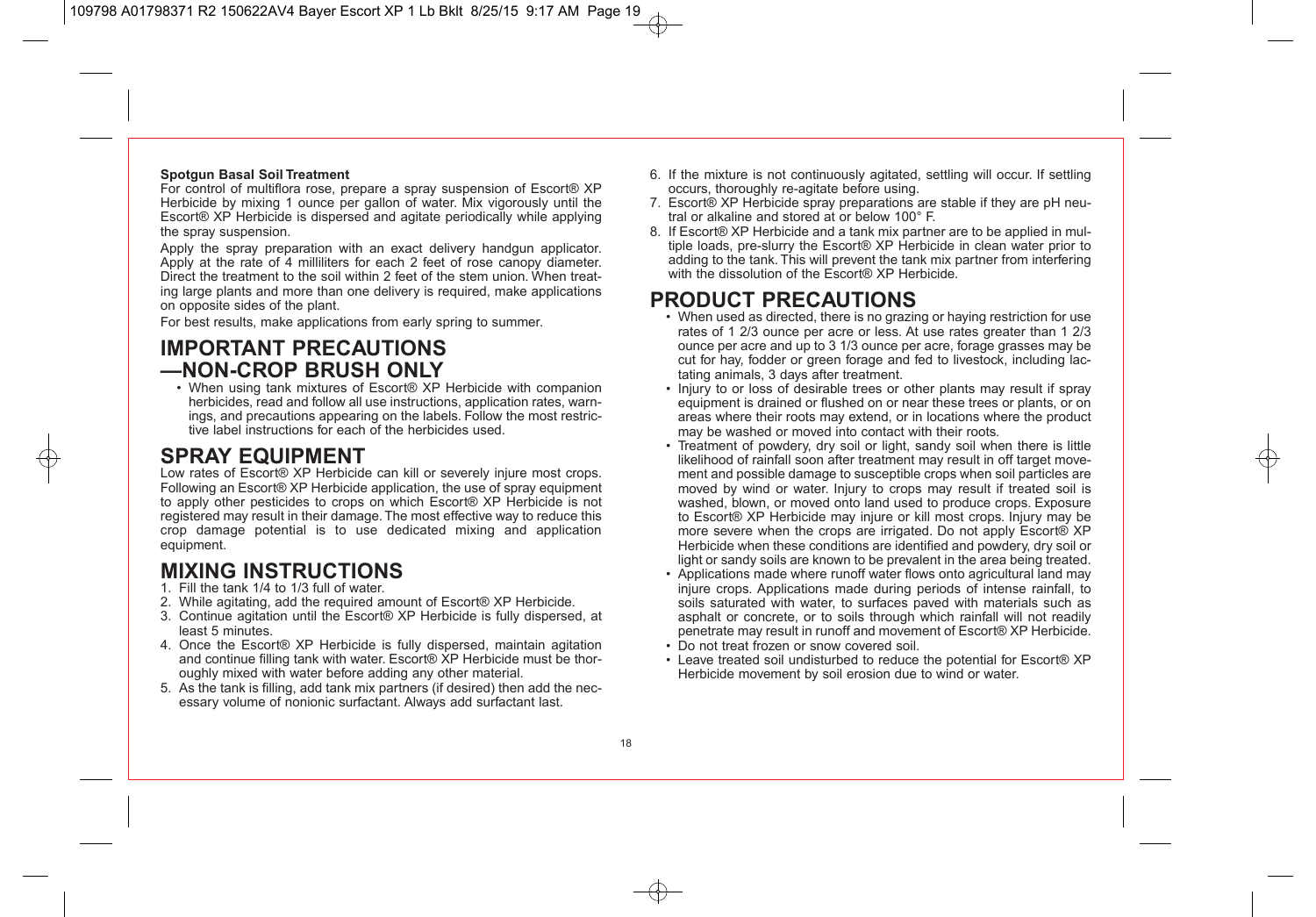## **PRODUCT RESTRICTIONS**

- Do not use on lawns, walks, driveways, tennis courts, or similar areas.
- Do not apply through any type of irrigation system.
- Do not use this product in the following counties of Colorado: Saguache, Rio Grande, Alamosa, Costilla and Conejos.
- Do not use this product in California.

## **SPRAYER CLEANUP**

Spray equipment must be cleaned before Escort® XP Herbicide is sprayed. Follow the cleanup procedures specified on the labels of previously applied products. If no directions are provided, follow the six steps outlined below. When multiple loads of Escort® XP Herbicide are applied, it is recommended that at the end of each day of spraying, the interior of the tank be rinsed with fresh water and then partially filled, and the boom and hoses flushed. This will prevent the buildup of dried pesticide deposits that can accumulate in the application equipment.

- 1. Drain tank; thoroughly rinse spray tanks, boom, and hoses with clean water. Loosen and physically remove any visible deposits.
- 2. Fill the tank with clean water and 1 gallon of ammonia (contains 3% active minimum) for every 100 gallons of water. Flush the hoses, boom, and nozzles with the cleaning solution. Then add more water to completely fill the tank. Circulate the cleaning solution through the tank and hoses for at least 15 minutes. Flush the hoses, boom, and nozzles again with the cleaning solution, and then drain the tank.
- 3. Remove the nozzles and screens and clean separately in a bucket containing cleaning agent and water.
- 4. Repeat step 2.
- 5. Rinse the tank, boom, and hoses with clean water.
- 6. Dispose of the rinsate on a labeled site or at an approved waste disposal facility. If a commercial cleaner is used follow the commercial cleaner directions for rinsate disposal.

#### **Notes:**

- 1. Mixing chlorine bleach with ammonia can cause dangerous gases to form. Clean spray equipment outdoors.
- 2. Use steam cleaning or other commercial cleaners to facilitate the removal of any caked pesticide deposits.
- 3. When Escort® XP Herbicide is tank mixed with other pesticides, all cleanout procedures for each product must be examined and the most rigorous procedure must be followed.
- 4. In addition to this cleanout procedure, all pre-cleanout guidelines on subsequently applied products must be followed as per the individual product labels.

## **SPRAY DRIFT MANAGEMENT**

The interaction of many equipment and weather-related factors determines the potential for spray drift. The applicator is responsible for considering all these factors when making application decisions. Avoiding spray drift is the responsibility of the applicator.

### **IMPORTANCE OF DROPLET SIZE**

The most effective drift management strategy is to apply the largest droplets which are consistent with pest control objectives. The presence of sensitive species nearby, the environmental conditions, and pest pressure may affect how an applicator balances drift control and coverage. Applying larger droplets reduces drift potential, but will not prevent drift if applications are made improperly or under unfavorable environmental conditions.

A droplet size classification system describes the range of droplet sizes produced by spray nozzles. The American Society of Agricultural and Biological Engineers (ASABE) provide a Standard that describes droplet size spectrum categories defined by a number of reference nozzles (fine, coarse, etc.). Droplet spectra resulting from the use of a specific nozzle may also be described in terms of volume mean diameter (VMD). Coarser droplet size spectra have larger VMD's and lower drift potential.

### **Controlling Droplet Size - General Techniques**

- Nozzle Type Select a nozzle type that is designed for the intended application. With most nozzle types, narrower spray angles produce larger droplets. The use of low-drift nozzles will reduce drift potential.
- Pressure The lowest spray pressures recommended for the nozzle produce the largest droplets. Higher pressure reduces droplet size and does not improve canopy penetration. When higher flow rates are needed, using a higher-capacity nozzle instead of increasing pressure results in the coarsest droplet spectrum.
- Flow Rate/Orifice Size Using the highest flow rate nozzles (largest orifice) that are consistent with pest control objectives reduces the potential for spray drift. Nozzles with higher rated flows produce coarser droplet spectra.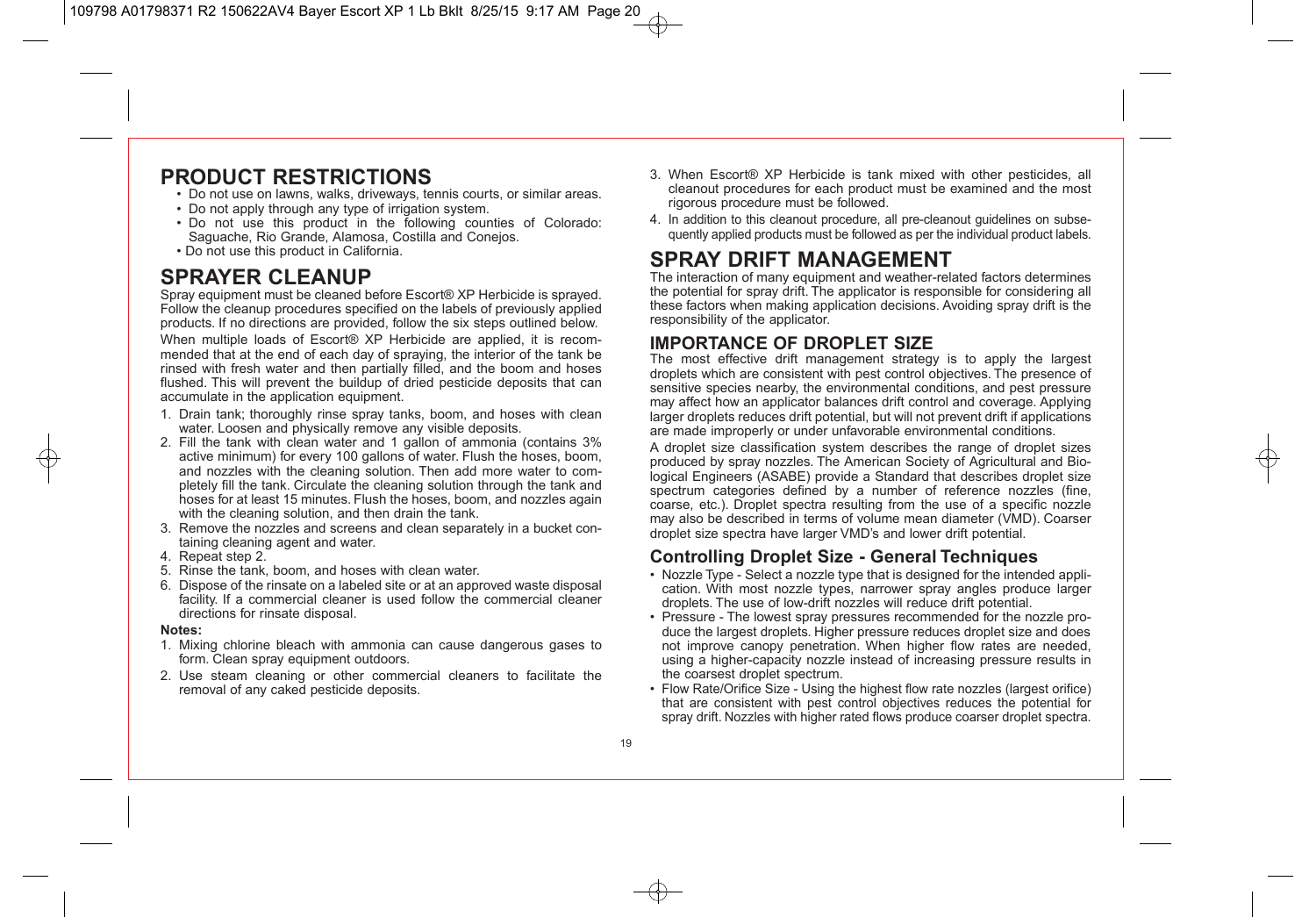### **Controlling Droplet Size - Aircraft**

- Nozzle Type Solid stream, or other low drift nozzles produce the coarsest droplet spectra.
- Number of Nozzles Using the minimum number of nozzles with the highest flow rate that provide uniform coverage will produce a coarser droplet spectrum
- Nozzle Orientation Orienting nozzles in a manner that minimizes the effects of air shear will produce the coarsest droplet spectra. For some nozzles, such as solid stream, pointing the nozzles straight back parallel to the airstream will produce a coarser droplet spectrum than other orientations.
- Pressure Selecting the pressure that produces the coarsest droplet spectrum for a particular nozzle and airspeed reduces spray drift potential. For some nozzle types, such as solid streams, lower pressures can produce finer droplet spectra and increase drift potential.

### **BOOM LENGTH (AIRCRAFT), AND APPLICATION HEIGHT**

- Boom Length (aircraft) Using shorter booms decreases drift potential. Boom lengths are expressed as a percentage of an aircraft's wingspan or a helicopter's rotor blade diameter. Shorter boom length and proper positioning can minimize drift caused by wingtip or rotor vortices.
- Application Height (aircraft) Applications made at the lowest height that are consistent with pest control objectives and the safe operation of the aircraft will reduce the potential for spray drift.
- Application Height (ground) Applications made at the lowest height consistent with pest control objectives, and that allow the applicator to keep the boom level with the application site and minimize bounce, will reduce the exposure of spray droplets to evaporation and wind, and reduce spray drift potential.

### **WIND**

Drift potential is lowest when applications are made in light to gentle sustained winds (2-10 mph), which are blowing in a constant direction. Many factors, including droplet size and equipment type also determine drift potential at any given wind speed. AVOID GUSTY OR WINDLESS CONDITIONS.

Local terrain can also influence wind patterns. Every applicator is expected to be familiar with local wind patterns and how they affect spray drift.

### **TEMPERATURE AND HUMIDITY**

Setting up equipment to produce larger droplets to compensate for droplet evaporation can reduce spray drift potential. Droplet evaporation is most severe when conditions are both hot and dry.

### **SURFACE TEMPERATURE INVERSIONS**

Drift potential is high during a surface temperature inversion. Surface inversions restrict vertical air mixing, which may cause small suspended droplets to remain close to the ground and move laterally in a concentrated cloud. Surface inversions are characterized by increasing temperature with altitude and are common on nights with limited cloud cover and light to no wind. They begin to form as the sun sets and often continue into the morning. Mist or fog may indicate the presence of an inversion in humid areas. Inversions may also be identified by producing smoke and observing its behavior. Smoke that remains close to the ground, or moves laterally in a concentrated cloud under low wind conditions indicates a surface inversion. Smoke that moves upward and rapidly dissipates indicates good vertical air mixing.

### **SHIELDED SPRAYERS**

Shielding the boom or individual nozzles can reduce the effects of wind. However, it is the responsibility of the applicator to verify that the shields are minimizing drift potential and not interfering with uniform deposition of the product.

### **AIR ASSISTED (AIR BLAST) FIELD CROP SPRAYERS**

Air assisted field crop sprayers carry droplets to the target via a downward directed air stream. Some may reduce the potential for drift, but if a sprayer is unsuitable for the application and/or set up improperly, high drift potential can result. It is the responsibility of the applicator to determine that a sprayer is suitable for the intended application, that it is configured properly, and that drift potential has been minimized.

Note: Air assisted field sprayers can affect product performance by affecting spray coverage and canopy penetration. Read the specific crop use and application equipment instructions to determine if an air assisted field crop sprayer can be used.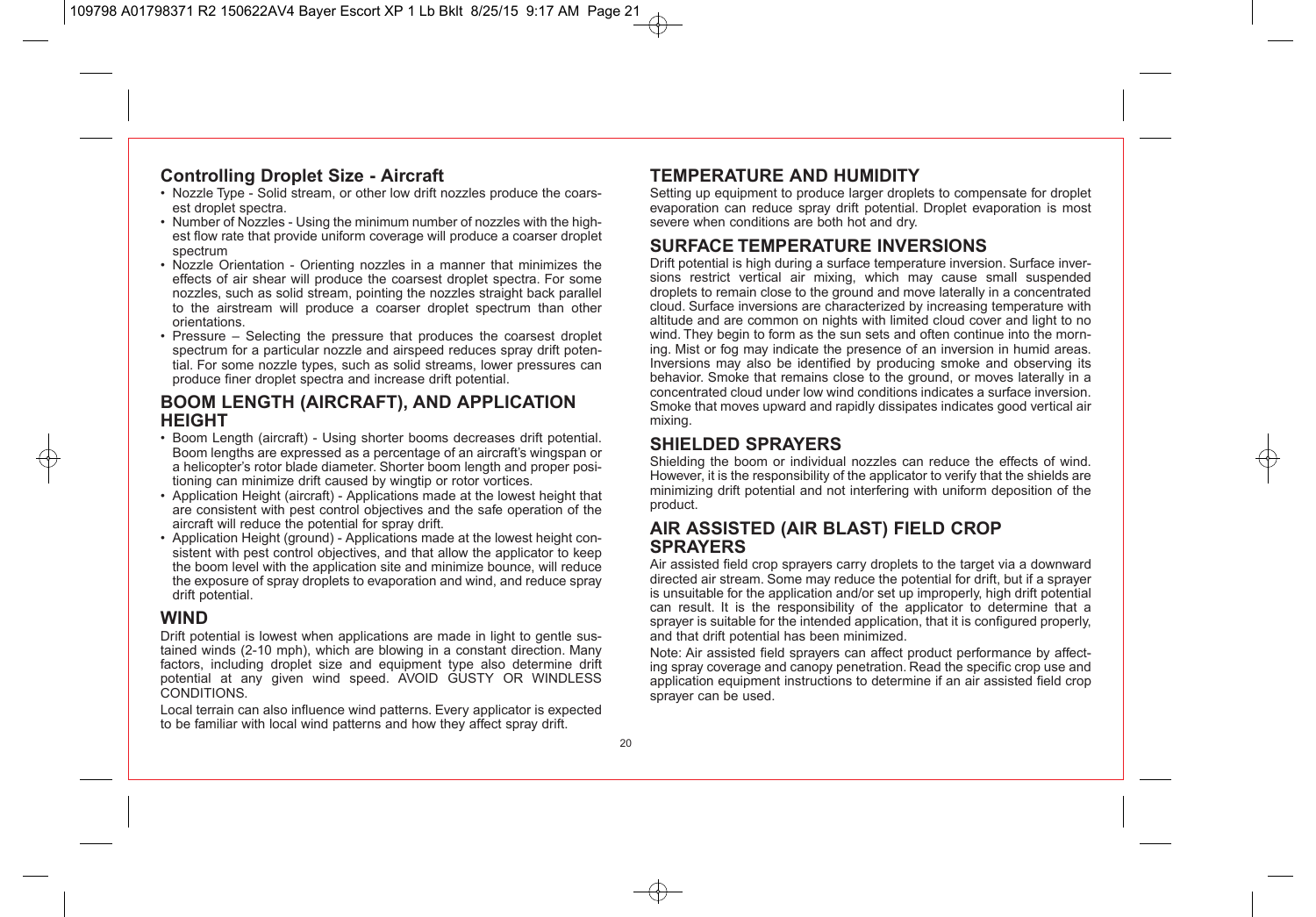### **SENSITIVE AREAS**

Making applications when there is a sustained wind moving away from adjacent sensitive areas (e.g., residential areas, bodies of water, known habitat for threatened or endangered species, non-target crops) is an effective way to minimize the effect of spray drift.

### **DRIFT CONTROL ADDITIVES**

Using product compatible drift control additives can reduce drift potential. When a drift control additive is used, read and carefully observe cautionary statements and all other information on the additive's label. If using an additive that increases viscosity, ensure that the nozzles and other application equipment will function properly with a viscous spray solution. Preferred drift control additives have been certified by the Chemical Producers and Distributors Association (CPDA).

## **STORAGE AND DISPOSAL**

Do not contaminate water, food, or feed by storage and disposal.

**Pesticide Storage:** Store product in original container only. Store in a cool, dry place.

**Pesticide Disposal:** Waste resulting from the use of this product must be disposed of on site or at an approved waste disposal facility. **Container Handling:**

**Refer to the Net Contents section of this product's labeling for the applicable "Nonrefillable Container" or "Refillable Container" designation. Nonrefillable Plastic and Metal Containers (Capacity Equal to or Less Than 50 Pounds):** Nonrefillable container. Do not reuse or refill this container. Triple rinse container (or equivalent) promptly after emptying. Triple rinse as follows: Empty the remaining contents into application equipment or a mix tank. Fill the container 1/4 full with water and recap. Shake for 10 seconds. Pour rinsate into application equipment or a mix tank or store rinsate for later use or disposal. Drain for 10 seconds after the flow begins to drip. Repeat this procedure two more times. Then, for Plastic Containers, offer for recycling if available or puncture and dispose of in a sanitary landfill, or by incineration. Do not burn, unless allowed by state and local ordinances. For Metal Containers, offer for recycling if available or reconditioning if appropriate, or puncture and dispose of in a sanitary landfill, or by other procedures approved by state and local authorities.

**Nonrefillable Plastic and Metal Containers (Capacity Greater Than 50 Pounds):** Nonrefillable container. Do not reuse or refill this container. Triple rinse container (or equivalent) promptly after emptying. Triple rinse as follows: Empty the remaining contents into application equipment or a mix tank. Fill the container 1/4 full with water. Replace and tighten closures. Tip container on its side and roll it back and forth, ensuring at least one complete revolution, for 30 seconds. Stand the container on its end and tip it back and forth several times. Turn the container over onto its other end and tip it back and forth several times. Empty the rinsate into application equipment or a mix tank or store rinsate for later use or disposal. Repeat this procedure two more times. Then, for Plastic Containers, offer for recycling if available or puncture and dispose of in a sanitary landfill, or by incineration. Do not burn, unless allowed by state and local ordinances. For Metal Containers, offer for recycling if available or reconditioning if appropriate, or puncture and dispose of in a sanitary landfill, or by other procedures approved by state and local authorities.

**Nonrefillable Plastic and Metal Containers, e.g., Intermediate Bulk Containers [IBC] (Size or Shape Too Large to be Tipped, Rolled or Turned Upside Down):** Nonrefillable container. Do not reuse or refill this container. Clean container promptly after emptying the contents from this container into application equipment or mix tank and before final disposal using the following pressure rinsing procedure. Insert a lance fitted with a suitable tank cleaning nozzle into the container and ensure that the water spray thoroughly covers the top, bottom, and all sides inside the container. The nozzle manufacturer generally provides instructions for the appropriate spray pressure, spray duration and/or spray volume. If the manufacturer's instructions are not available, pressure rinse the container for at least 60 seconds using a minimum pressure of 30 PSI with a minimum rinse volume of 10% of the container volume. Drain, pour or pump rinsate into application equipment or rinsate collection system. Repeat this pressure rinsing procedure two more times. Then, for Plastic Containers, offer for recycling if available or puncture and dispose of in a sanitary landfill, or by incineration. For Metal Containers, offer for recycling if available or reconditioning if appropriate, or puncture and dispose of in a sanitary landfill, or by other procedures approved by state and local authorities.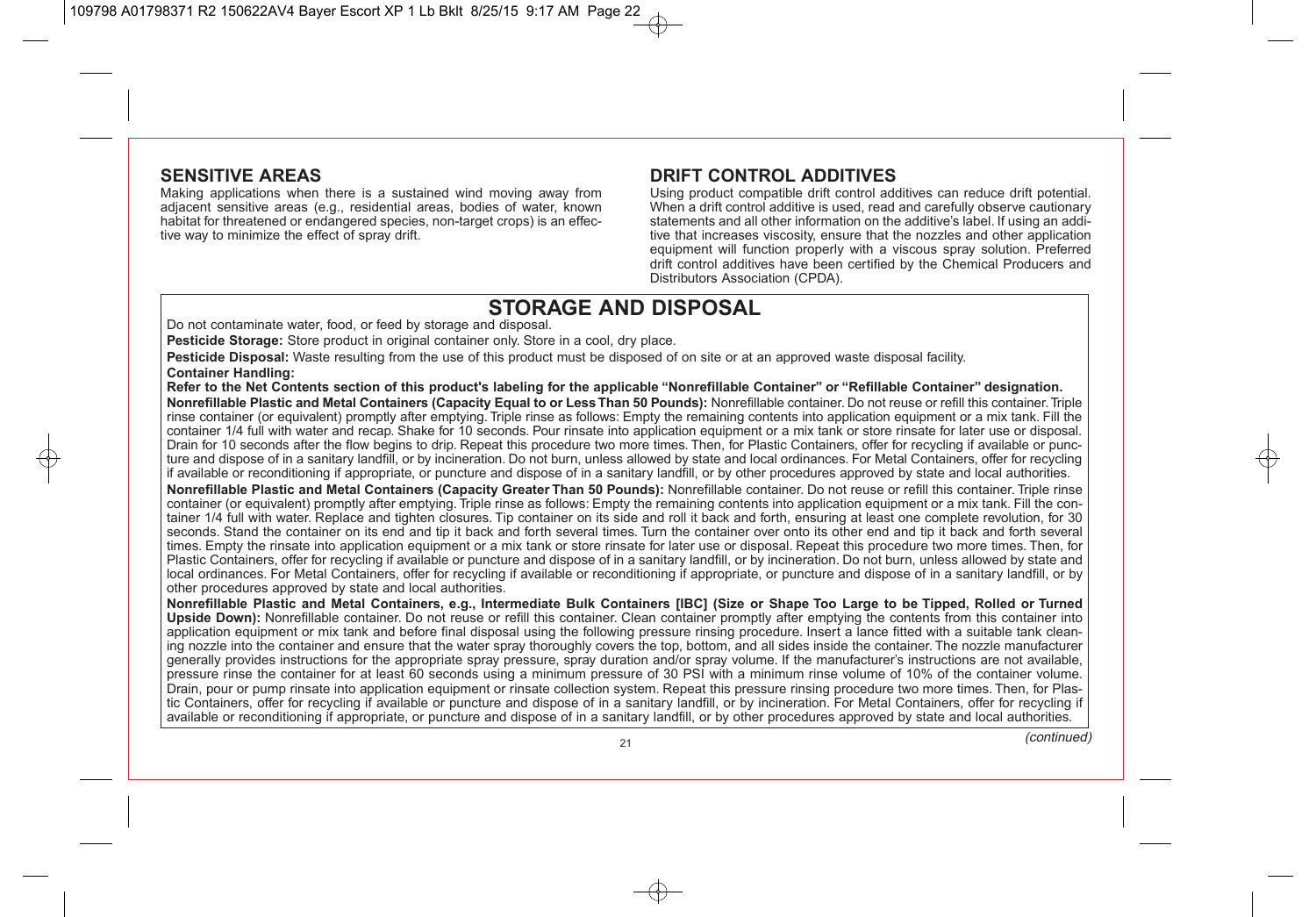## **STORAGE AND DISPOSAL (continued)**

**Nonrefillable Paper or Plastic Bags, Fiber Sacks including Flexible Intermediate Bulk Containers (FIBC) or Fiber Drums With Liners:** Nonrefillable container. Do not reuse or refill this container. Completely empty paper or plastic bag, fiber sack or drum liner by shaking and tapping sides and bottom to loosen clinging particles. Empty residue into application or manufacturing equipment. Then offer for recycling if available or dispose of empty paper or plastic bag, fiber sack or fiber drum and liner in a sanitary landfill, or by incineration. Do not burn, unless allowed by state and local ordinances.

**Refillable Fiber Drums With Liners:** Refillable container (fiber drum only). Refilling Fiber Drum: Refill this fiber drum with Escort® XP Herbicide containing metsulfuron methyl only. Do not reuse this fiber drum for any other purpose. Cleaning before refilling is the responsibility of the refiller. Completely empty liner by shaking and tapping sides and bottom to loosen clinging particles. Empty residue into application or manufacturing equipment. Disposing of Fiber Drum and/or Liner: Do not reuse this fiber drum for any other purpose other than refilling (see preceding). Cleaning the container (liner and/or fiber drum) before final disposal is the responsibility of the person disposing of the container. Offer the liner for recycling if available or dispose of liner in a sanitary landfill, or by incineration. Do not burn, unless allowed by state and local ordinances. If drum is contaminated and cannot be reused, dispose of it in the manner required for its liner. To clean the fiber drum before final disposal, completely empty the fiber drum by shaking and tapping sides and bottom to loosen clinging particles. Empty residue into application or manufacturing equipment. Then offer the fiber drum for recycling if available or dispose of in a sanitary landfill, or by incineration. Do not burn, unless allowed by state and local ordinances.

**All Other Refillable Containers:** Refillable container. Refilling Container: Refill this container with Escort® XP Herbicide containing metsulfuron methyl only. Do not reuse this container for any other purpose. Cleaning before refilling is the responsibility of the refiller. Prior to refilling, inspect carefully for damage such as cracks, punctures, abrasions, worn out threads and closure devices. If damage is found, do not use the container, contact Bayer CropScience LP at the number below for instructions. Check for leaks after refilling and before transporting. If leaks are found, do not reuse or transport container, contact Bayer CropScience LP at the number below for instructions. Disposing of Container: Do not reuse this container for any other purpose other than refilling (see preceding). Cleaning the container before final disposal is the responsibility of the person disposing of the container. To clean the container before final disposal, use the following pressure rinsing procedure. Insert a lance fitted with a suitable tank cleaning nozzle into the container and ensure that the water spray thoroughly covers the top, bottom, and all sides inside the container. The nozzle manufacturer generally provides instructions for the appropriate spray pressure, spray duration and/or spray volume. If the manufacturer's instructions are not available, pressure rinse the container for at least 60 seconds using a minimum pressure of 30 PSI with a minimum rinse volume of 10% of the container volume. Drain, pour, or pump rinsate into application equipment or rinsate collection system. Repeat this pressure rinsing procedure two more times. Then, for Plastic Containers, offer for recycling if available or puncture and dispose of in a sanitary landfill, or by incineration. Do not burn, unless allowed by state and local ordinances. For Metal Containers, offer for recycling if available or reconditioning if appropriate, or puncture and dispose of in a sanitary landfill, or by other procedures approved by state and local authorities.

**Outer Foil Pouches of Water Soluble Packets (WSP):** Nonrefillable container. Do not reuse or refill this container. Offer for recycling if available or, dispose of the empty outer foil pouch in the trash as long as WSP is unbroken. If the outer pouch contacts the formulated product in any way, the pouch must be triple rinsed with clean water. Add the rinsate to the spray tank and dispose of the outer pouch as described previously.

Do not transport if this container is damaged or leaking. If the container is damaged, leaking or obsolete, or in the event of a major spill, fire or other emergency, contact Bayer CropScience LP at 1-800-334-7577, day or night.

Bayer (reg'd), the Bayer Cross (reg'd), Escort® and Oust® are registered trademarks of Bayer.

Velpar® is a registered trademark of E.I. Dupont de Nemours and Company used under license by Bayer.

Embark is a registered trademark of PBI Gordon Corporation.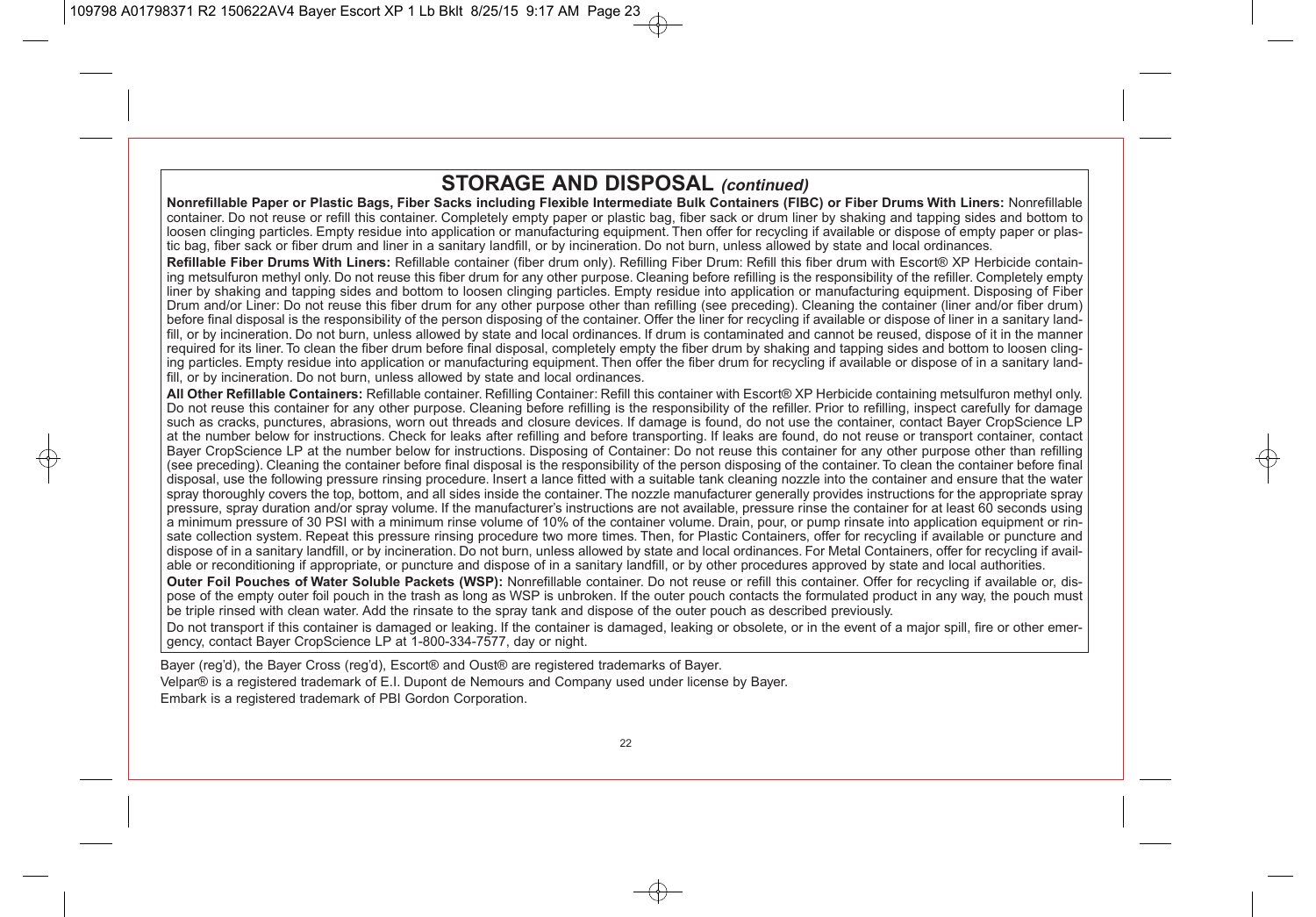## **CONDITIONS OF SALE AND LIMITATIONS OF WARRANTY AND LIABILITY**

Read the entire Directions for Use, Conditions, Disclaimer of Warranties and Limitations of Liability before using this product. If terms are not acceptable, return the unopened product container at once.

By using this product, user or buyer accepts the following Conditions, Disclaimer of Warranties and Limitations of Liability.

**CONDITIONS:** The directions for use of this product are believed to be adequate and must be followed carefully. However, it is impossible to eliminate all risks associated with the use of this product. Ineffectiveness, plant injury, other property damage, as well as other unintended consequences may result because of factors beyond the control of Bayer CropScience LP. Those factors include, but are not limited to, weather conditions, presence of other materials or the manner of use or application. All such risks shall be assumed by the user or buyer.

**DISCLAIMER OF WARRANTIES:** TO THE EXTENT CONSISTENT WITH APPLICABLE LAW, BAYER CROPSCIENCE LP MAKES NO OTHER WAR-RANTIES, EXPRESS OR IMPLIED, OF MERCHANTABILITY OR OF FITNESS FOR A PARTICULAR PURPOSE OR OTHERWISE, THAT EXTEND BEYOND THE STATEMENTS MADE ON THIS LABEL. No agent of Bayer CropScience LP is authorized to make any warranties beyond those contained herein or to modify the warranties contained herein. TO THE EXTENT CONSISTENT WITH APPLICABLE LAW, BAYER CROPSCIENCE LP DISCLAIMS ANY LIABILITY WHATSOEVER FOR SPECIAL, INCIDENTAL OR CONSEQUENTIAL DAMAGES RESULTING FROM THE USE OR HANDLING OF THIS PRODUCT.

**LIMITATIONS OF LIABILITY:** TO THE EXTENT CONSISTENT WITH APPLICABLE LAW THE EXCLUSIVE REMEDY OF THE USER OR BUYER FOR ANY AND ALL LOSSES, INJURIES OR DAMAGES RESULTING FROM THE USE OR HANDLING OF THIS PRODUCT, WHETHER IN CONTRACT, WAR-RANTY, TORT, NEGLIGENCE, STRICT LIABILITY OR OTHERWISE, SHALL NOT EXCEED THE PURCHASE PRICE PAID, OR AT BAYER CROP-SCIENCE LP'S ELECTION, THE REPLACEMENT OF PRODUCT.

**For product information call: 1-800-331-2867**

**Produced for: Bayer Environmental Science A Division of Bayer CropScience LP 2 T. W. Alexander Drive Research Triangle Park, NC 27709**

Baver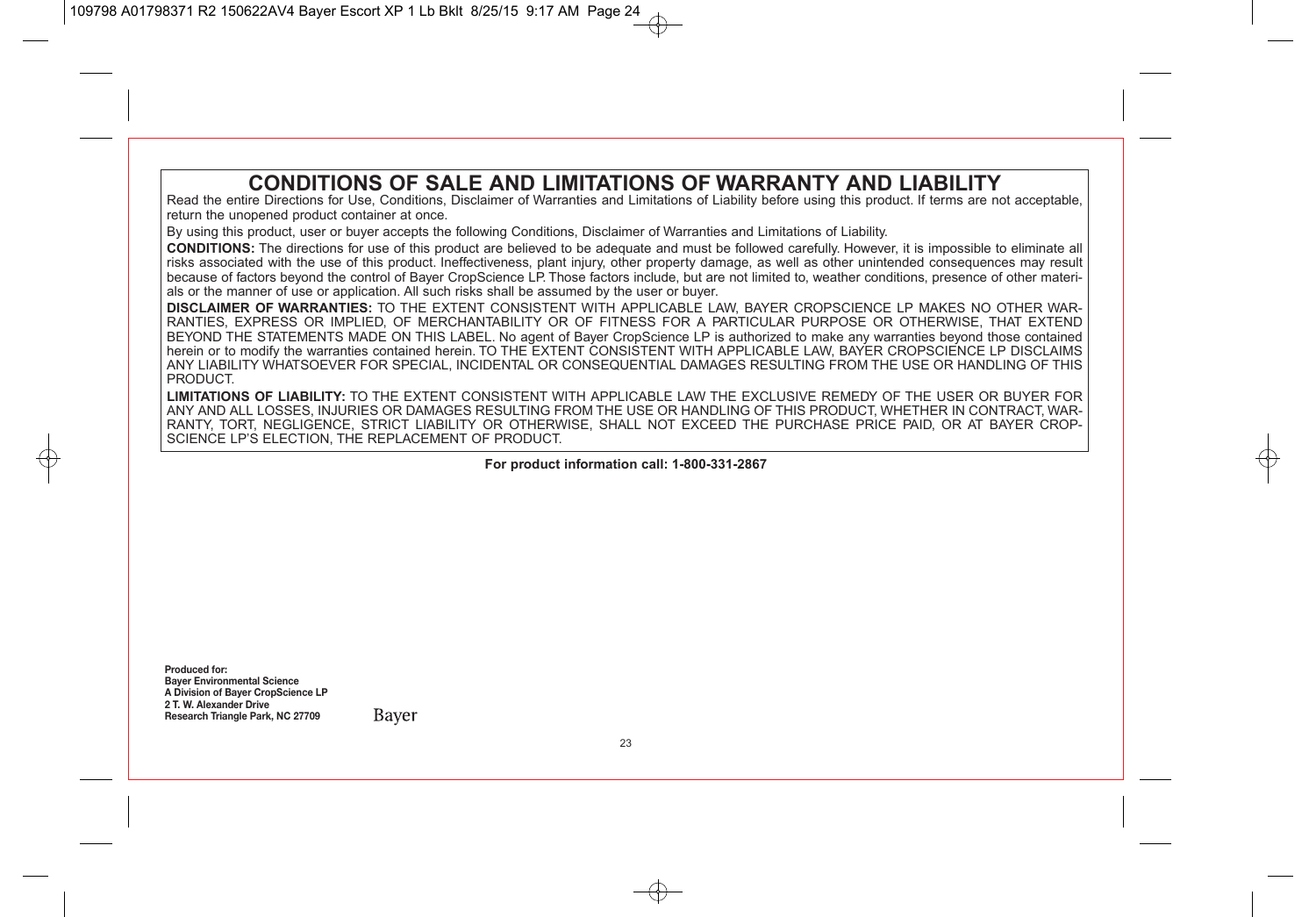#### GROUP 2 HERBICIDE



### **HERBICIDE**

| <b>Drv Flowable</b><br><b>Active Ingredient</b><br>Metsulfuron methyl | <b>By Weight</b>                                 |
|-----------------------------------------------------------------------|--------------------------------------------------|
| Methyl 2-[[[(4-methoxy-6-methyl-1,3,5-triazin-                        | 2-yl)amino]-carbonyl]amino]sulfonyl]benzoate 60% |
| TOTAL                                                                 | 100%                                             |
| EPA Rea. No. 432-1549                                                 | EPA Est. No. 065604-AR-001                       |

Nonrefillable Container



See inside leaflet for complete First Aid<br>Instructions, Precautionary Statements,<br>Directions for Use and Storage and<br>Disposal Instructions.

#### **AGRICULTURAL LISES**

#### AGRICULTURAL USE **REQUIREMENTS**

Use this product only in accordance with its labeling and with the Worker Protection Standard, 40 CFR part 170. This Standard contains requirements for the protection of agricultural workers on<br>farms forests nurseries and forests, nurseries, and greenhouses, and handlers of agricultural pesticides. It contains requirements for training, decontamination, notication, and emergency assistance. It also contains specific instructions and exceptions pertaining to the statements on this label about personal protective equipment (PPE) and restricted-entry interval. The requirements in this box only apply to uses of this product that are covered by the Worker Protection Standard.

Do not enter or allow worker entry into treated areas during the restricted-entry interval (REI) of 4 hours. PPE required for early entry to treated areas that is permitted under the Worker Protection Standard and that involves contact with anything that has been treated, such as plants, soil, or water is: • Coveralls

• Shoes plus socks

**FIRST AID**<br>IF ON SKIN OR CLOTHING: Take off contaminated clothing. Rinse skin immediately with plenty of water for 15-20 minutes. Call a poison control center or doctor for further treatment advice.

**IF IN EYES:** Hold eye open and rinse slowly and gently with water for 15-20 minutes. Remove contact lenses, if present, after the first 5 minutes, then continue rinsing eye. Call a poison control center or doctor for further treatment advice. Have the product container or label with you when calling a poison control center or doctor, or going for treatment. You may also contact 1-800-334-7577 for emergency medical treatment information.

PRECAUTIONARY STATEMENTS HAZARDS TO HUMANS AND DOMESTIC ANIMALS CAUTION! Causes eye irritation. Avoid contact with skin, eyes,

or clothing. Avoid breathing dust or spray mist. PERSONAL PROTECTIVE EQUIPMENT (PPE)

Applicators and other handlers must wear:

 Long-sleeved shirt and long pants. Shoes plus socks.

Follow manufacturer's instructions for cleaning/maintaining PPE. If no such instructions for washables exist, use detergent and hot water. Keep and wash PPE separately from other laundry.

USER SAFETY RECOMMENDATIONS

USERS SHOULD: Wash hands before eating, drinking, chewing gum, using tobacco or using the toilet.

#### ENVIRONMENTAL HAZARDS

Do not apply directly to water, or to areas where surface water is present, or to intertidal areas below the mean high water mark. Do not contaminate water when cleaning equipment or disposing of equipment washwaters or rinsate. This herbicide is injurious to plants at extremely low concentrations. Nontarget plants may be adversely effected from drift and run-off.

Net Weight 1 Pound 84122394 A01798371 150622AV4

Produced for: Bayer Environmental Science

A Division of Bayer CropScience LP 2 T. W. Alexander Drive Research Triangle Park, NC 27709

Bayer